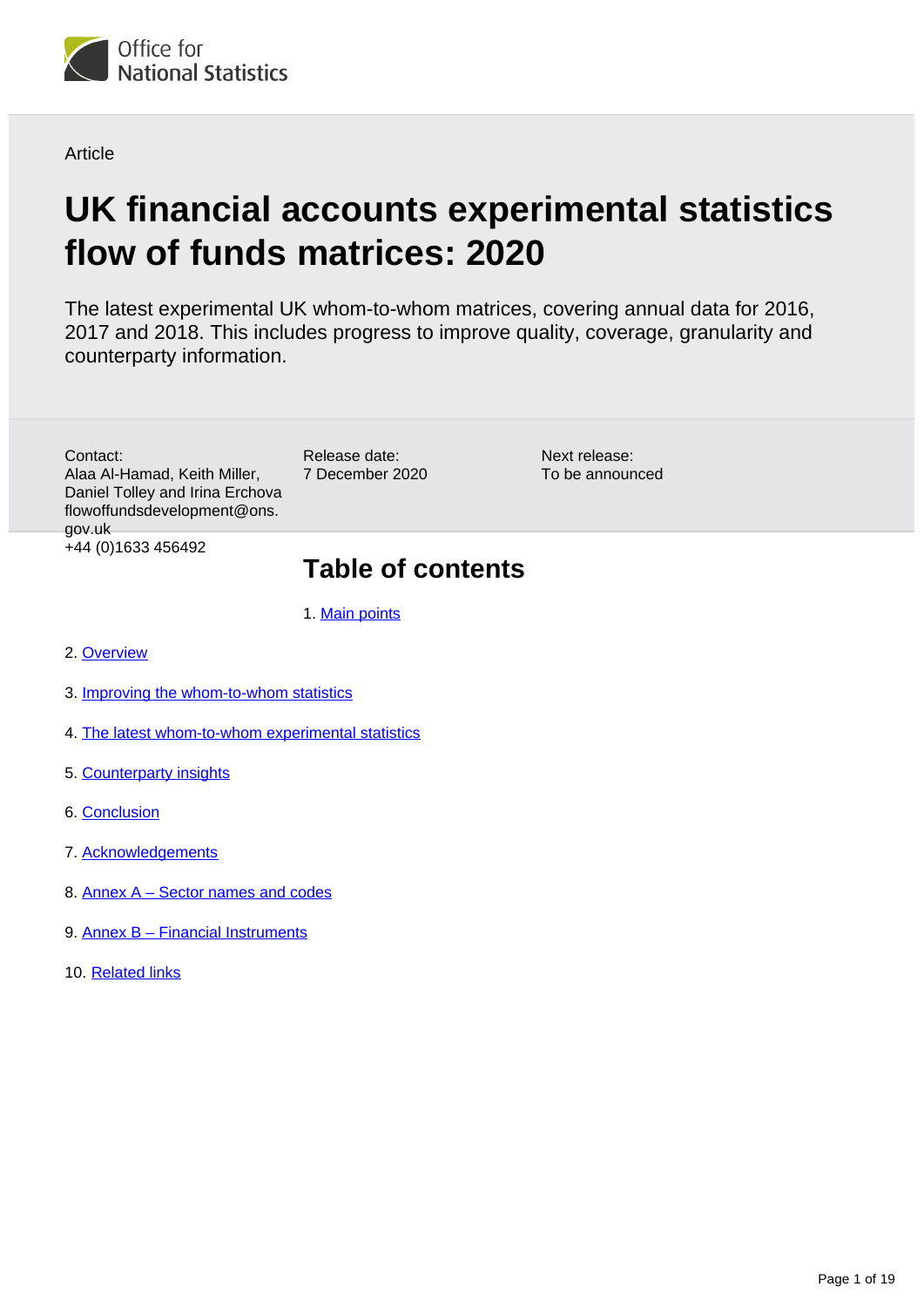# <span id="page-1-0"></span>**1 . Main points**

- For the first time this article presents experimental flow of funds [whom-to-whom matrices estimates for 2018](https://www.ons.gov.uk/economy/nationalaccounts/uksectoraccounts/datasets/ukfinancialaccountsexperimentalstatisticsflowoffundsmatricesdatatables) , along with highlights of improvements to the previously [published](https://www.ons.gov.uk/economy/nationalaccounts/uksectoraccounts/articles/ukfinancialaccountsexperimentalstatisticsflowoffundsmatrices/2019) 2016 and 2017 experimental statistics.
- The key 2016 to 2018 experimental whom-to-whom statistics are presented via [Sankey diagrams](https://www.ons.gov.uk/economy/nationalaccounts/uksectoraccounts/articles/ukfinancialaccountsexperimentalstatisticsflowoffundsmatrices/2020#the-latest-whom-to-whom-experimental-statistics) in addition to the [whom-to-whom matrices tables](https://www.ons.gov.uk/economy/nationalaccounts/uksectoraccounts/datasets/ukfinancialaccountsexperimentalstatisticsflowoffundsmatricesdatatables).
- The data presented in this article are experimental statistics, which means that they are "under active development" and so are not directly comparable with the Office for National Statistic's National Accounts statistics, such as the [Blue Book](https://www.ons.gov.uk/economy/grossdomesticproductgdp/datasets/bluebook).
- For the first time, results from the recent [UK pension surveys: redevelopment 2019](https://www.ons.gov.uk/redir/eyJhbGciOiJIUzI1NiJ9.eyJpbmRleCI6OCwicGFnZVNpemUiOjEwLCJ0ZXJtIjoiUGVuc2lvbiBzdXJ2ZXkiLCJwYWdlIjoxLCJ1cmkiOiIvZWNvbm9teS9pbnZlc3RtZW50c3BlbnNpb25zYW5kdHJ1c3RzL2FydGljbGVzL3VrcGVuc2lvbnN1cnZleXMvcmVkZXZlbG9wbWVudGFuZDIwMTlyZXN1bHRzIiwibGlzdFR5cGUiOiJzZWFyY2gifQ.33Cy7ndJMQWIQCeFZW7tw8u6XIwcz_mlI4En7z9-vsY) have been incorporated into this release and this has resulted in improvements to the experimental statistics for the pensions funds sector.
- Improvements have been made in this release to the method used for allocating financial balances relating to the pension fund management business of insurance companies.
- The 2018 listed shares (AF.511) experimental statistics presented in this article have been constructed by the Office for National Statistics (ONS) using data from the London Stock Exchange (LSE) in conjunction with commercially sourced data.
- Deposit Taking Corporations' (banks and building societies), in 2018, were the largest UK-based asset holder with total financial assets of £11.5 trillion, of which £5.3 trillion is held as overseas assets.
- Total loan liabilities increased from £8.4 trillion in 2016 to £9.3 trillion by 2018. Of this £0.9 trillion increase in loans liabilities, £0.4 trillion were short-term loans issued by UK Deposit Taking Corporations (banks and building societies).
- There was notable growth in the value of long-term debt transactions (AF.32) between 2016 and 2018. The largest growth of liabilities was observed by Captive Financial Institutions and Money Lenders (S.127) which was 38%. Private Non-Financial Corporations long-term debt liabilities also grew by 9.8%.
- In 2018, private non-financial corporations (PNFCs), which includes sectors such as retailers, manufacturers and service providers had the largest negative subsector net financial asset holding of -£3.5 trillion.
- The main Derivatives counterparties in 2018 were Deposit Taking Corporations (£2.3 trillion), Rest of the World (£2.2 trillion) and Other Financial Intermediaries (£1.2 trillion). Together these accounted for more than 87 per cent of the total Derivatives assets and liabilities in 2018.
- The Pension Fund sector's main investments, in 2018, were in Non-Money Market Funds (£0.8 trillion), Long-term Debt Securities (£0.7 trillion) including £0.4 trillion of UK Government Gilts, and Derivatives (£0.3 trillion).

# <span id="page-1-1"></span>**2 . Overview**

The development of experimental statistics for financial balance sheets and transactions is essential for identifying risks in the financial sector and in understanding financial connections between the institutional sectors and sub-sectors of the economy, see [\(Barker 2014](https://webarchive.nationalarchives.gov.uk/20160105230254/http:/www.ons.gov.uk/ons/rel/naa1-rd/national-statistics-quality-review/-nsqr--series--2--report-no--2--review-of-national-accounts-and-balance-of-payments/index.html)).

Since December 2014, the Office for National Statistics (ONS) and the Bank of England (BoE) have been working in partnership to improve the flow of funds statistics for the UK. We set out in our initial [flow of funds article](https://www.ons.gov.uk/economy/nationalaccounts/uksectoraccounts/articles/nationalaccountsarticles/2015-07-13) why improving the UK financial accounts is so important and our plans and ambitions to improve the quality, coverage and granularity of UK Financial Accounts including better whom-to-whom statistics.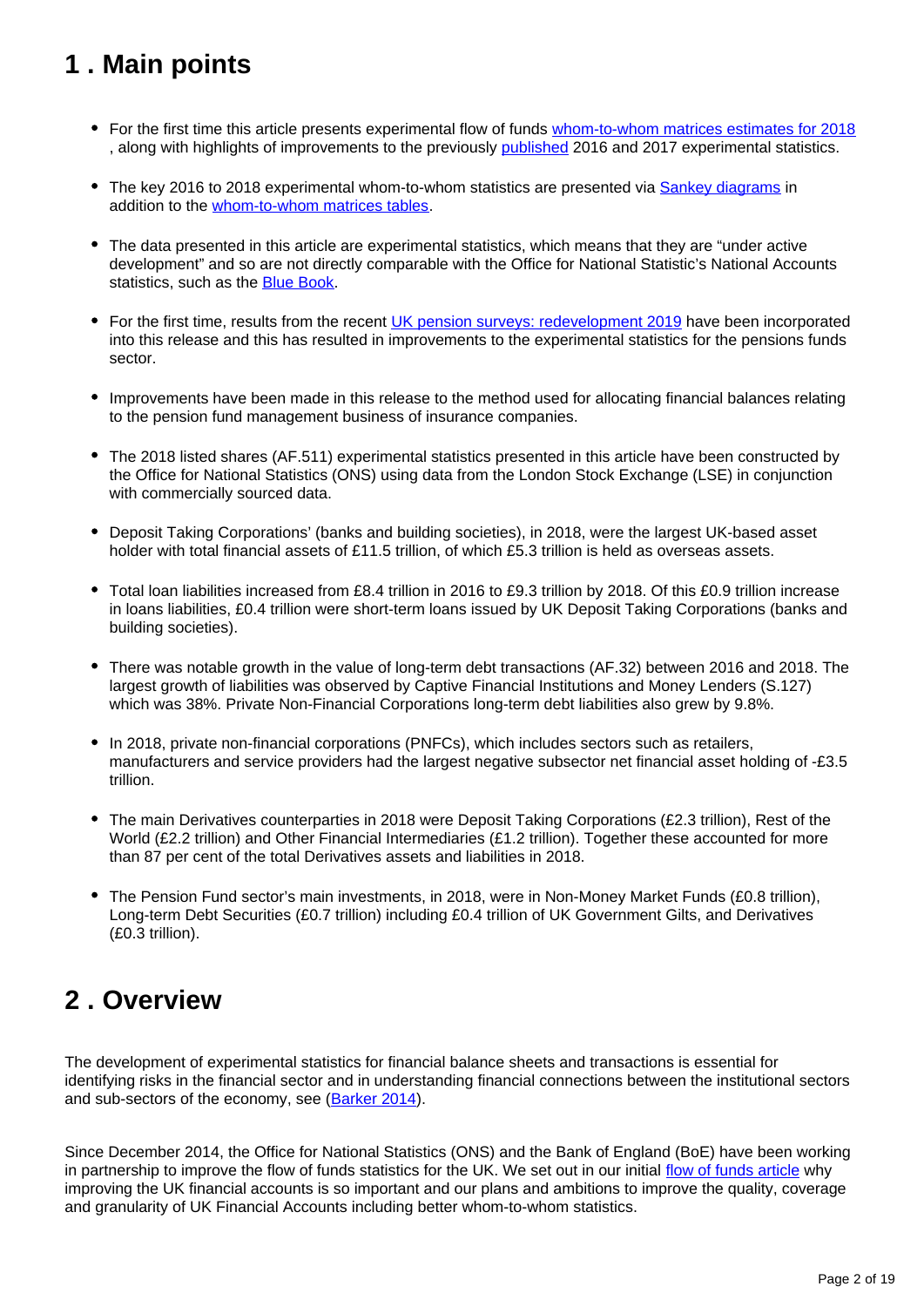In the context of the joint ONS and BoE UK Flow of Funds Project (FoF), the term flow of funds is used to refer to the development of whom-to-whom statistics, with this article presenting balance sheet levels. The need for improvement of the UK financial accounts was first recognised in the National Statistics Quality Review: National [Accounts and Balance of Payments \(2014\)](https://webarchive.nationalarchives.gov.uk/20151014041104/http:/www.ons.gov.uk/ons/rel/naa1-rd/national-statistics-quality-review/-nsqr--series--2--report-no--2--review-of-national-accounts-and-balance-of-payments/index.html).

These improvements were also a core theme in the Independent Review of UK Economic Statistics (2016) (PDF, [5MB\)](https://assets.publishing.service.gov.uk/government/uploads/system/uploads/attachment_data/file/507081/2904936_Bean_Review_Web_Accessible.pdf), also known as the Bean Review. The FoF initiative builds upon the existing National Accounts statistics that ONS publishes in the [UK Economic Accounts \(UKEA\)](https://www.ons.gov.uk/economy/grossdomesticproductgdp/datasets/unitedkingdomeconomicaccounts), [UK National Accounts \(Blue Book\)](https://www.ons.gov.uk/economy/grossdomesticproductgdp/compendium/unitedkingdomnationalaccountsthebluebook/2020) and the UK [Balance of Payments \(Pink Book\)](https://www.ons.gov.uk/releases/ukbalanceofpaymentsthepinkbook2020).

The development of whom-to-whom data for financial transactions and balance sheets has gained increasing international interest. The **European System of Accounts manual (ESA 2010)** and the United Nations (UN) [System of National Accounts \(SNA 2008\)](http://unstats.un.org/unsd/nationalaccount/sna2008.asp) both recommend the implementation of Flow of Funds matrices into the National Accounts. The development of these data are further encouraged in a number of global data initiatives, including the International Monetary Fund's (IMF) [Special Data Dissemination Standard Plus \(SDDS+\)](http://dsbb.imf.org/Pages/SDDS/Overview.aspx) and the [G20 Data Gaps Initiative \(DGI\)](https://www.fsb.org/2020/10/fsb-and-imf-publish-2020-progress-report-on-g20-data-gaps-initiative/).

Flow of funds data provide policymakers and regulators with information required to assess counterparty risks in the economy. Assessment of events leading to the 2007 to 2009 economic downturn drew attention to an urgent need to improve the quality, coverage and detail of financial statistics, to better support financial stability and prudential analysis. Counterparty information (whom-to-whom statistics) on balances and transactions in the financial accounts (the flow of funds) was identified as a particular need.

As an economy with a large and international financial sector, this is of particular importance for the UK. Good quality, detailed financial statistics are necessary to drive the robust analyses required by policymakers, economists and market analysts, see [A flow of funds approach to understanding financial crises](https://www.ons.gov.uk/economy/nationalaccounts/uksectoraccounts/articles/economicstatisticstransformationprogramme/enhancedfinancialaccountsukflowoffundsaflowoffundsapproachtounderstandingfinancialcrises). There are also broader benefits from the collection of these data in better understanding sectoral balance sheets and the flow and distribution of credit within the economy, which in turn are useful for the analysis of consumption and investment trends.

For any given financial instrument, flow of funds measures financial flows across sectors of the UK economy and the rest of the world, tracking funds as they move from one sector to another. In addition, flow of funds is based upon the principle that the movement of all funds must be accounted for. A consequence of this approach is that for any given economy, total sources of funds must equal total uses of funds, and financial asset transactions must equal transactions in liabilities. Flow of funds therefore presents information on financial debtor and creditor relationships and captures the changes in financial assets and liabilities in the economy.

An important step for the delivery of the flow of funds initiative was to develop whom-to-whom matrices, presenting Experimental Statistics for financial balance levels. Although sectoral data for the UK, that is, who holds what financial instrument (for example debt securities, loans and shares) by institutional sector, are already published in the UK National Accounts, the whom-to-whom matrix approach provides a separate matrix for each financial instrument, with the matrix having the same sectors on the assets axis as the liabilities axis.

This matrix representation makes it easier for users to visualise the financial counterparty relationships, that is, assets and liabilities, between the different sectors of UK economy and the Rest of the World. So, for example, the whom-to-whom matrices show which sectors have advanced loans to the household sector, such as banks, non-bank lenders and the Rest of the World.

This is an improvement on the traditional balance sheet approach that simply shows the household sector's total loans owed (that is, liabilities) and the total loans made (assets) by banks and building societies, non-bank lenders and the Rest of the World.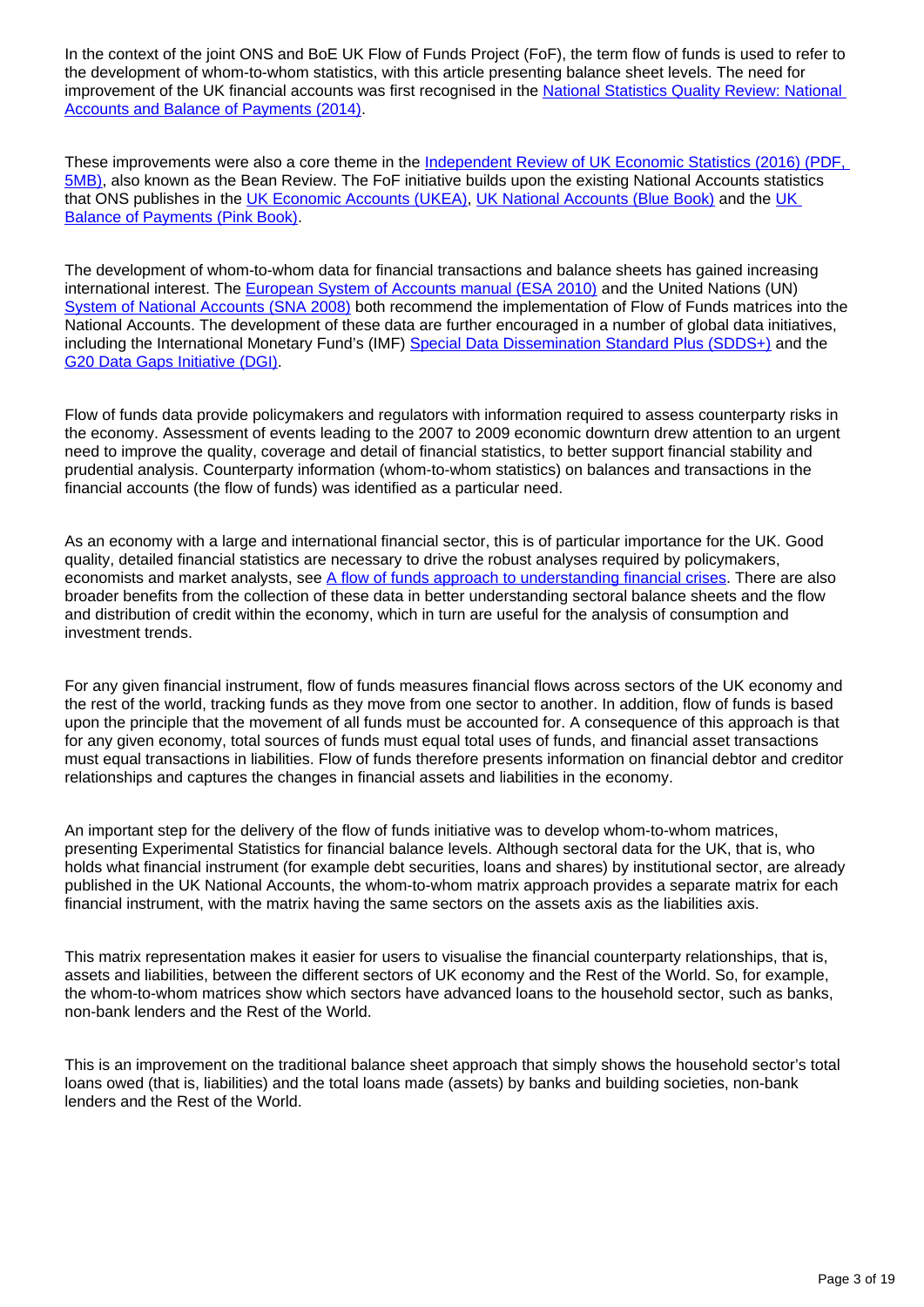In November 2019, the ONS published its first [experimental whom-to-whom matrices](https://www.ons.gov.uk/economy/nationalaccounts/uksectoraccounts/articles/ukfinancialaccountsexperimentalstatisticsflowoffundsmatrices/2019) that provided experimental balance sheet statistics for 2016 and 2017. This represented an improvement in granularity in terms of both additional sectors covered and the financial instrument detail level. Those matrices used more than 10 new data sources to provide the extra granularity, with seven extra sectors and a more detailed breakdown of financial instruments.

This is the second Enhanced financial accounts article that we have published, providing whom-to-whom financial counterparty Experimental Statistics. It improves upon the original 2016 and 2017 whom-to-whom matrices published in the first article in late 2019 by updating them to reflect improvements in methods and input data, where available.

For the first time this article also provides whom-to-whom matrices for 2018. The term [Experimental Statistics](https://www.ons.gov.uk/methodology/methodologytopicsandstatisticalconcepts/guidetoexperimentalstatistics#what-are-experimental-statistics) means that the data and other contributing sources are "under active development" and so are not directly comparable with [National Accounts](https://www.ons.gov.uk/economy/nationalaccounts) statistics such as the data published in the ONS publications UK Economic [Accounts \(UKEA\)](https://www.ons.gov.uk/economy/grossdomesticproductgdp/datasets/unitedkingdomeconomicaccounts), [UK National Accounts \(Blue Book\)](https://www.ons.gov.uk/economy/grossdomesticproductgdp/compendium/unitedkingdomnationalaccountsthebluebook/2020) and the [UK Balance of Payments \(Pink Book\)](https://www.ons.gov.uk/releases/ukbalanceofpaymentsthepinkbook2020). These Experimental Statistics have been produced outside current National Accounts processes and so may be further improved prior to inclusion in official statistics.

Looking ahead, it is intended to gradually improve the National Accounts, Blue Book, whom-to-whom statistics and financial sector balance sheets via a phased implementation of the Experimental Statistics improvements obtained from the joint ONS and BoE UK Flow of Funds Project. The final path of experimental whom-to-whom inclusion in the National Accounts will depend on the pace of improvements made in Experimental Statistics in combination with other priorities, some of the anticipated improvements include:

- pensions balance sheet data improvements from an enhanced [Financial Survey of Pension Schemes](https://www.ons.gov.uk/surveys/informationforbusinesses/businesssurveys/financialsurveyofpensionschemes)  [\(FSPS\)](https://www.ons.gov.uk/surveys/informationforbusinesses/businesssurveys/financialsurveyofpensionschemes)
- Insurance Corporations and Pension Funds improvements using [Solvency II \(SII\)](https://www.eiopa.europa.eu/) data
- listed shares equity data improvements, resulting from commercial data use
- Rest of the World Deposit Taking Corporation improvements, using enhanced Bank for International Settlements data
- inclusion of improved data for the Private Non-Financial Corporations resulting from enhancements to the [ONS FALS survey](https://www.ons.gov.uk/surveys/informationforbusinesses/businesssurveys/quarterlysurveyoffinancialassetsandliabilities)
- introduction of separate financial sub-sectors' statistics for Other Financial Intermediaries (S.125), Financial Auxiliaries (S.126) and holding companies using data from improved ONS Financial Services Surveys, in combination with other sources, such as commercial data
- further improvements to Insurance data resulting from ONS survey changes
- introduction of Money Market Funds (S.123) as a separate financial sub-sector from Deposit Taking Corporations (S.121 to S.122)

## <span id="page-3-0"></span>**3 . Improving the whom-to-whom statistics**

This section describes some of the improvements in the whom-to-whom experimental statistics that have been made since the [2019 experimental flow of funds publication](https://www.ons.gov.uk/economy/nationalaccounts/uksectoraccounts/articles/ukfinancialaccountsexperimentalstatisticsflowoffundsmatrices/2019). This 2020 experimental publication presents sectorised total asset holdings for 2018, see Table 1.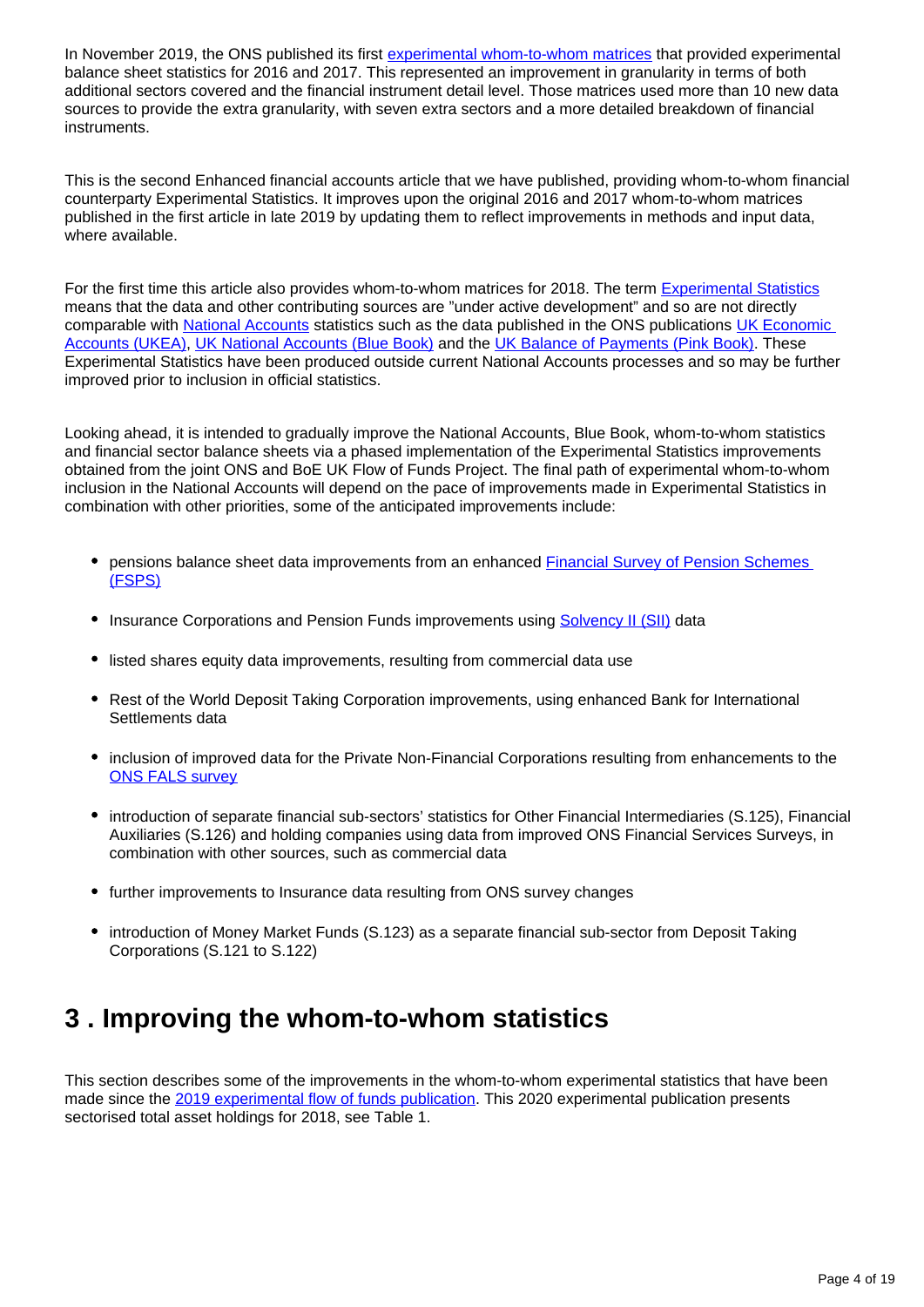Table 1: 2018 total assets by sector

| <b>Sector</b>                                           | <b>Assets £ trillion</b> |
|---------------------------------------------------------|--------------------------|
| 1 Rest of the World                                     | £12.0                    |
| 2 Deposit taking corporations                           | £11.5                    |
| 3 Households                                            | £6.3                     |
| 4 Other financial intermediaries                        | £3.4                     |
| 5 Captive financial institutions and money lenders £3.1 |                          |
| <b>6 Pension funds</b>                                  | £2.9                     |
| 7 Private non-financial orporations                     | f2.4                     |
| 8 Insurance corporations                                | £1.5                     |

Of the total assets of £52.8 trillion presented in the 2018 whom-to-whom matrices, the largest eight sectors each have assets in excess of £1.5 trillion and together account for more than 80% of total assets.

Throughout this article, the Rest of the World asset and liability values are only representative of direct transactions between overseas sectors and UK sectors. Other overseas transactions where no UK sector is a counterparty are excluded from this publication, for purposes of interest.

For clarity, Rest of the World asset holdings relate to Rest of the World holdings of only UK assets, whereas all other headings reference UK sectors and their holdings of both UK and Rest of the World assets.

The Rest of World and Deposit Taking Corporations sectors are by far the largest counterparties in the 2018 whom-to-whom matrices. In terms of net assets, the Household sector dominates with net financial assets of £4.4 trillion.

In terms of improved sector granularity, the presentation of separate Experimental Statistics for the Insurance Corporations and Pensions Funds sectors in the whom-to-whom Experimental Statistics provides a significant improvement in granularity relative to the current National Accounts. The division of these two sectors combined 2018 financial assets of £4.4 trillion, and their respective counterparties by financial instrument, are presented in the whom-to-whom matrices.

Similarly in the case of the Other Financial Institutions sectors (all financial sectors except banking, investment funds, insurance and pension funds) the whom-to-whom matrices provide significantly more granularity, particularly for Other Financial Intermediaries (dominated by security dealers and non-bank lending) and holding companies (which dominate Captive Financial Institutions and Money Lenders). The Other Financial Intermediaries and Captive Financial Institutions and Money Lenders sectors each had financial assets in 2018 in excess of £3 trillion, making them each larger than the Pension Funds and Insurance Corporations sectors.

In our previous [2019 experimental flow of funds publication](https://www.ons.gov.uk/economy/nationalaccounts/uksectoraccounts/articles/ukfinancialaccountsexperimentalstatisticsflowoffundsmatrices/2019) we presented an overview of the improved sources of data, financial instruments, sector coverage and granularity. We also provided improved counterparty detail for the whom-to-whom matrices and estimates. Building upon the improvements detailed in the previous article, in this section we describe the further improvements that have been introduced since the 2019 publication.

In addition to the new 2018 data matrices in this publication, there have been revisions to the data for 2016 and 2017 since the previous publication, which can largely be attributed to underlying data differences. These include the reduction of double counting observed in Insurance sector data, as well as data revisions in-line with the UK [National Accounts \(Blue Book\) 2020.](https://www.ons.gov.uk/economy/grossdomesticproductgdp/compendium/unitedkingdomnationalaccountsthebluebook/2020)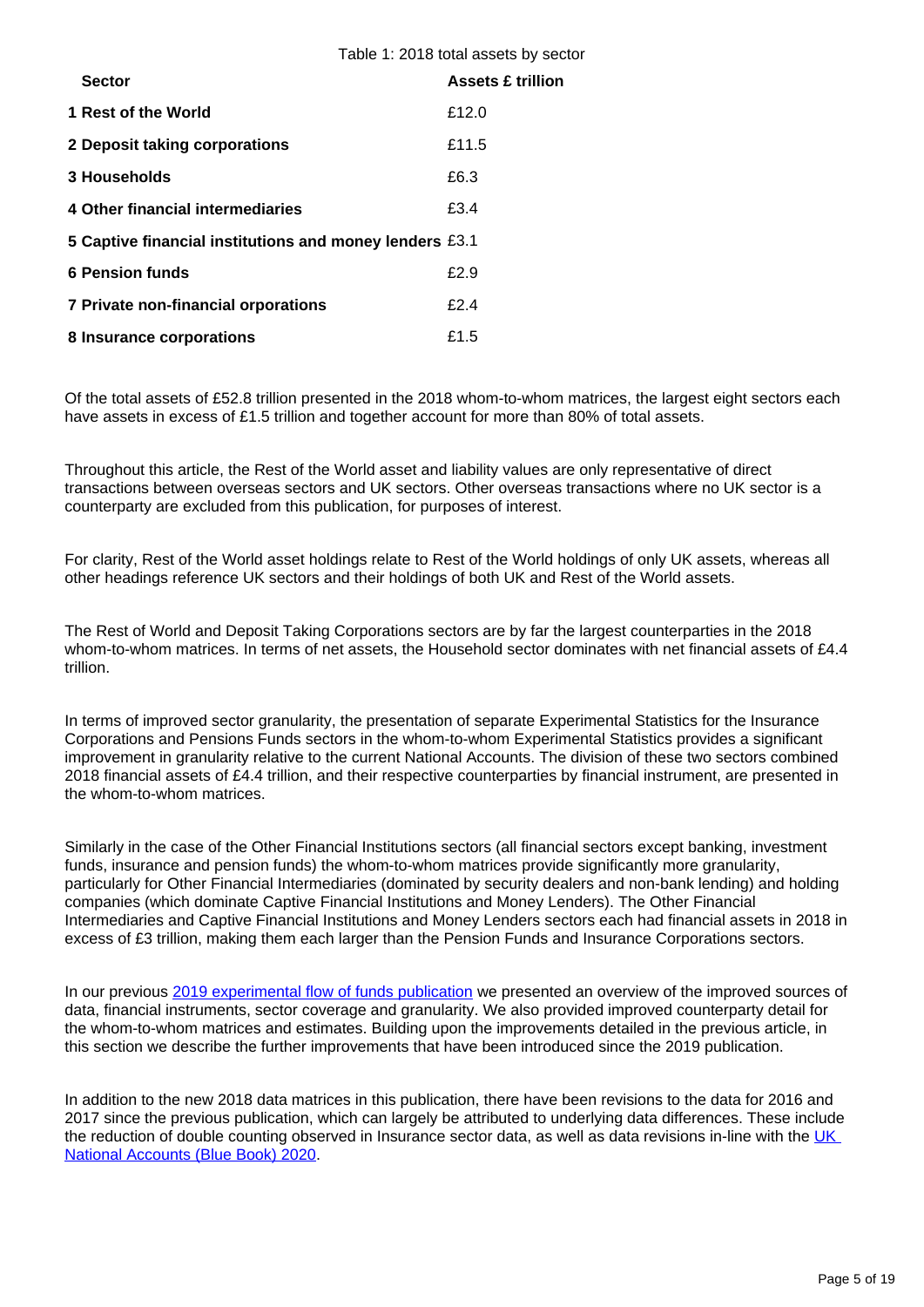The net effect of all revisions since 2019 publication are relatively small, as the estimated total flows across all transactions and sectors has decreased by £131.3 billion (0.2%) in 2016 and decreased by £97.3 billion (0.2%) in 2017. Other improvements and enhancements to the underlying data by sector are discussed in the remainder of this section.

#### **Pensions Funds S.129**

During 2019, we replaced the MQ5 Pension Funds Survey (PFS) with the Financial Survey of Pension Schemes [\(FSPS\).](https://www.ons.gov.uk/surveys/informationforbusinesses/businesssurveys/financialsurveyofpensionschemes) The FSPS is a quarterly survey that collects data on the income, expenditure, transactions, assets and liabilities of UK funded occupational pension schemes. The general objectives of the redevelopment were:

- to move the survey from a paper-based survey to online collection
- to bring the survey into line with the latest requirements and definitions of the UK National Accounts and recent changes in the pensions industry and policy environment; see UK pension surveys redevelopments [and 2019 results](https://www.ons.gov.uk/economy/investmentspensionsandtrusts/articles/ukpensionsurveys/redevelopmentand2019results) for further details
- to improve the quality and granularity of the results

The Office for National Statistics (ONS) June 2020 publication [UK pension surveys: redevelopment and 2019](https://www.ons.gov.uk/redir/eyJhbGciOiJIUzI1NiJ9.eyJpbmRleCI6OCwicGFnZVNpemUiOjEwLCJ0ZXJtIjoiUGVuc2lvbiBzdXJ2ZXkiLCJwYWdlIjoxLCJ1cmkiOiIvZWNvbm9teS9pbnZlc3RtZW50c3BlbnNpb25zYW5kdHJ1c3RzL2FydGljbGVzL3VrcGVuc2lvbnN1cnZleXMvcmVkZXZlbG9wbWVudGFuZDIwMTlyZXN1bHRzIiwibGlzdFR5cGUiOiJzZWFyY2gifQ.33Cy7ndJMQWIQCeFZW7tw8u6XIwcz_mlI4En7z9-vsY)  [results](https://www.ons.gov.uk/redir/eyJhbGciOiJIUzI1NiJ9.eyJpbmRleCI6OCwicGFnZVNpemUiOjEwLCJ0ZXJtIjoiUGVuc2lvbiBzdXJ2ZXkiLCJwYWdlIjoxLCJ1cmkiOiIvZWNvbm9teS9pbnZlc3RtZW50c3BlbnNpb25zYW5kdHJ1c3RzL2FydGljbGVzL3VrcGVuc2lvbnN1cnZleXMvcmVkZXZlbG9wbWVudGFuZDIwMTlyZXN1bHRzIiwibGlzdFR5cGUiOiJzZWFyY2gifQ.33Cy7ndJMQWIQCeFZW7tw8u6XIwcz_mlI4En7z9-vsY) describes the replacement of the MQ5 Pension Funds Survey (PFS) with the [Financial Survey of Pension](https://www.ons.gov.uk/surveys/informationforbusinesses/businesssurveys/financialsurveyofpensionschemes)  [Schemes \(FSPS\)](https://www.ons.gov.uk/surveys/informationforbusinesses/businesssurveys/financialsurveyofpensionschemes) and the 2019 results. In addition to the 2019 results, revised estimates were produced for the balance sheet series going back to 1997 and these will be included in the UK National Accounts in [Blue Book](https://www.ons.gov.uk/economy/grossdomesticproductgdp/datasets/bluebook) 2021.

The improvements in the collection of the pension sector's data have been incorporated in the Experimental Statistics presented in this article, and so have improved the financial assets and liabilities of the pension funds sector.

As with the previous [2019 experimental flow of funds publication](https://www.ons.gov.uk/economy/nationalaccounts/uksectoraccounts/articles/ukfinancialaccountsexperimentalstatisticsflowoffundsmatrices/2019), the Experimental Statistics presented in the whom-to-whom matrices in this article are presented separately for Pension Funds (S.129) and Insurance Corporations (S.128). By contrast, the National Accounts present the total financial assets and liabilities for the Insurance Corporations and Pension Funds sectors. The separation of these two sectors enables visibility of the financial interactions between them and improves granularity of counterparty information available with the other sectors.

In terms of the wider use of the new [Financial Survey of Pension Schemes](https://www.ons.gov.uk/surveys/informationforbusinesses/businesssurveys/financialsurveyofpensionschemes), the results of the new survey including pension contributions and benefit payments, have already started to feed into the National Accounts and economic statistics including [gross domestic product \(GDP\)](https://www.ons.gov.uk/economy/grossdomesticproductgdp) and the [household saving ratio.](https://www.ons.gov.uk/economy/grossdomesticproductgdp/timeseries/dgd8/ukea) They will soon be incorporated into the National Accounts [supplementary table on pensions,](https://www.ons.gov.uk/economy/nationalaccounts/uksectoraccounts/articles/pensionsinthenationalaccountsafullerpictureoftheuksfundedandunfundedpensionobligations/2010to2015) which brings together information on UK pension schemes' liabilities, along with the [enhanced financial accounts](https://www.ons.gov.uk/releases/econonicstatisticsprogrammeenhancedfinancialaccountsukflowoffunds2019experimentalstatisticsmatrix) (flow of funds) work described in this article to improve the coverage, quality and granularity of UK financial statistics.

The FSPS results also form part of ONS submissions to international organisations such as the European statistics agency (Eurostat), the Organisation for Economic Co-operation and Development (OECD), and the International Monetary Fund (IMF). They are used by the government and international bodies to inform decisionmaking and by the pensions industry and pensions researchers.

To give an example of the potential policy use of the FSPS, as it is designed to be able to monitor changes in pension schemes' financial flows and balances, if the 2020 economic downturn produced by the coronavirus (COVID-19) pandemic were to have an impact on pension contributions or entitlements, the survey will capture this. The ONS will be monitoring any such changes and keeping a close watch on any consequences that they may have for important economic indicators.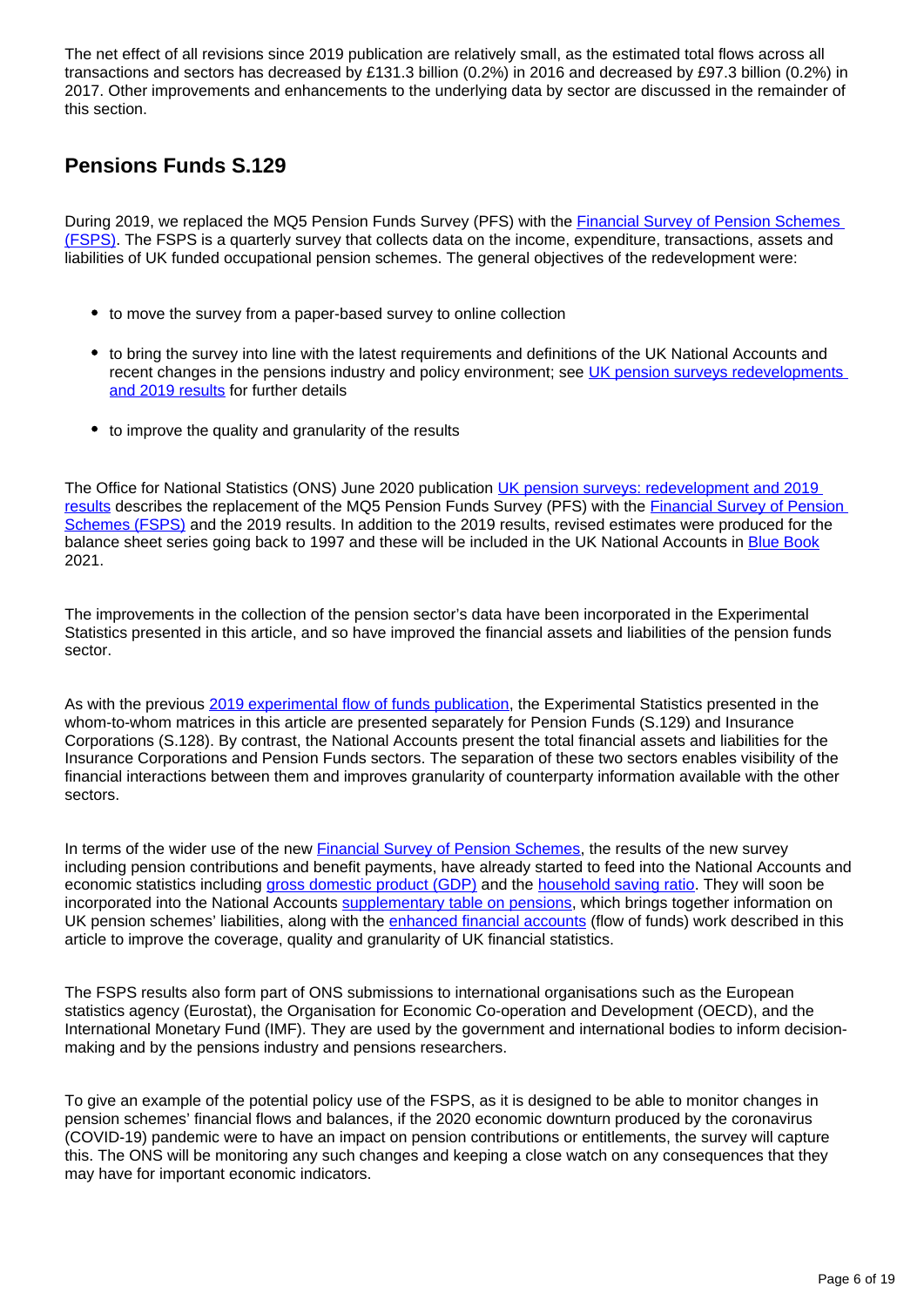#### **Insurance Corporations S.128**

During 2016, [Solvency II \(SII\)](https://www.bankofengland.co.uk/prudential-regulation/key-initiatives/solvency-ii) replaced its predecessor, Solvency I (SI) as the Europe-wide insurance regulatory framework. An important element of the [Flow of Funds Project \(FoF\)](https://www.ons.gov.uk/releases/theukflowoffundsprojectintroducingtheenhancedfinancialaccounts) has been the use of quarterly SII data to improve the quality of economic statistics for the UK Insurance Corporations sector. SII provides detailed quarterly information on assets by type, for example, debt securities, shares, other equities and investments funds. The main benefit of this is an improved picture of the insurance sector exposure, namely:

- holdings of different classes of investment instruments
- exposure to other UK economic sectors and the rest of the world

In SII, insurers provide details of all their asset holdings by currency, classified according to the Complementary [Identification Code \(CIC\) \(PDF, 272KB\).](https://www.wmdaten.de/dyn_content/fckeditor/Flyer%20CIC-E.pdf) For each security holding, counterparty information is provided including the issuer's country and industrial allocation. The Office for National Statistics (ONS) has developed a mapping between CIC and the European System of Accounts (**ESA 2010 (PDF, 6.4MB)**) financial instrument codes, as well as a mapping of the issuers' industrial classification to the ESA 2010 institutional sectors.

These Sll-mapped data were used for the first time in 2019, as described in [Experimental financial statistics for](https://www.ons.gov.uk/economy/nationalaccounts/uksectoraccounts/articles/experimentalfinancialstatisticsforinsuranceusingsolvencyiiregulatorydataenhancedfinancialaccountsukflowoffunds/2018-04-30)  [insurance using Solvency II regulatory data – enhanced financial accounts \(UK flow of funds\)](https://www.ons.gov.uk/economy/nationalaccounts/uksectoraccounts/articles/experimentalfinancialstatisticsforinsuranceusingsolvencyiiregulatorydataenhancedfinancialaccountsukflowoffunds/2018-04-30). This work has continued during 2020, with a particular focus on reconciling SII data with the new **Financial Survey of Pension** [Schemes \(FSPS\)](https://www.ons.gov.uk/redir/eyJhbGciOiJIUzI1NiJ9.eyJpbmRleCI6NywicGFnZVNpemUiOjEwLCJ0ZXJtIjoiUGVuc2lvbiBzdXJ2ZXkiLCJwYWdlIjoxLCJ1cmkiOiIvc3VydmV5cy9pbmZvcm1hdGlvbmZvcmJ1c2luZXNzZXMvYnVzaW5lc3NzdXJ2ZXlzL2ZpbmFuY2lhbHN1cnZleW9mcGVuc2lvbnNjaGVtZXMiLCJsaXN0VHlwZSI6InNlYXJjaCJ9.abrlEGDu4Cda3SG9uZzjoKYZ84i60ydSr4TbcpqfXig) as described above.

For this publication, improvements were made to the method for excluding the pension fund assets of insurance companies that act as pension fund managers. While data from insurers that act solely as pension fund managers were already excluded, this year the pension fund management business of "partial fund managers<sup>1</sup>" has also been removed from insurance corporations and reallocated to pension funds. This fund management business (reported by both full and partial fund managers) is now recorded as assets and liabilities of pension funds and therefore excluded from insurance corporations.

A further improvement, compared with the previous [experimental statistical release of November 2019](https://www.ons.gov.uk/economy/nationalaccounts/uksectoraccounts/articles/ukfinancialaccountsexperimentalstatisticsflowoffundsmatrices/2019), has been to the counterparty relationships for the investment funds shares or units held by insurance corporations. This was achieved by analysing the residency of the ultimate issuers of the investment funds shares or units and has resulted in a reallocation from the "unknown" sector to the Non-Money Market Fund (S.124) and Rest of the World (S.2) sectors.

#### **Commercial Data**

An important improvement made in the quality of balance sheet Experimental Statistics presented in the previous [experimental whom-to-whom matrices \(November 2019\)](https://www.ons.gov.uk/economy/nationalaccounts/uksectoraccounts/articles/ukfinancialaccountsexperimentalstatisticsflowoffundsmatrices/2019) release was the greater use of commercial data. Despite many of the [benefits provided](https://www.ons.gov.uk/economy/nationalaccounts/uksectoraccounts/articles/enhancedfinancialaccountsukflowoffundsusingcommercialdatainexperimentalstatistics/2019-11-26), the greater use of commercial data has provided some unique challenges, which continue to require further development and quality assurance. The main challenge relating to the use of commercial data comes from the difficulties aligning the definitions underpinning some of the commercial metadata to the National Accounts framework that uses the European System of Accounts 2010 ([ESA 2010](https://ec.europa.eu/eurostat/documents/3859598/5925693/KS-02-13-269-EN.PDF/44cd9d01-bc64-40e5-bd40-d17df0c69334)  [\(PDF, 6.4MB\)](https://ec.europa.eu/eurostat/documents/3859598/5925693/KS-02-13-269-EN.PDF/44cd9d01-bc64-40e5-bd40-d17df0c69334)) classification.

In this release we have not revised the Listed Share (AF.511) estimates for 2016 and 2017 that were published in [November 2019](https://www.ons.gov.uk/economy/nationalaccounts/uksectoraccounts/articles/ukfinancialaccountsexperimentalstatisticsflowoffundsmatrices/2019) [using commercial data](https://www.ons.gov.uk/economy/nationalaccounts/uksectoraccounts/articles/enhancedfinancialaccountsukflowoffundsusingcommercialdatainexperimentalstatistics/2019-11-26), where issuance data were based on UK domiciled companies listing on worldwide stock exchanges. However, for 2018 the issuance data were unavailable to the Flow of Funds Project, and so internally available London Stock Exchange (LSE) data have been used along with an experimental estimate for the value of UK domiciled companies listing on overseas exchanges.

Work on using commercial data continues as part of the Flow of Funds Project objective of improving the UK financial accounts and implementation of quality enhancements to listed share data is at the forefront of our uses.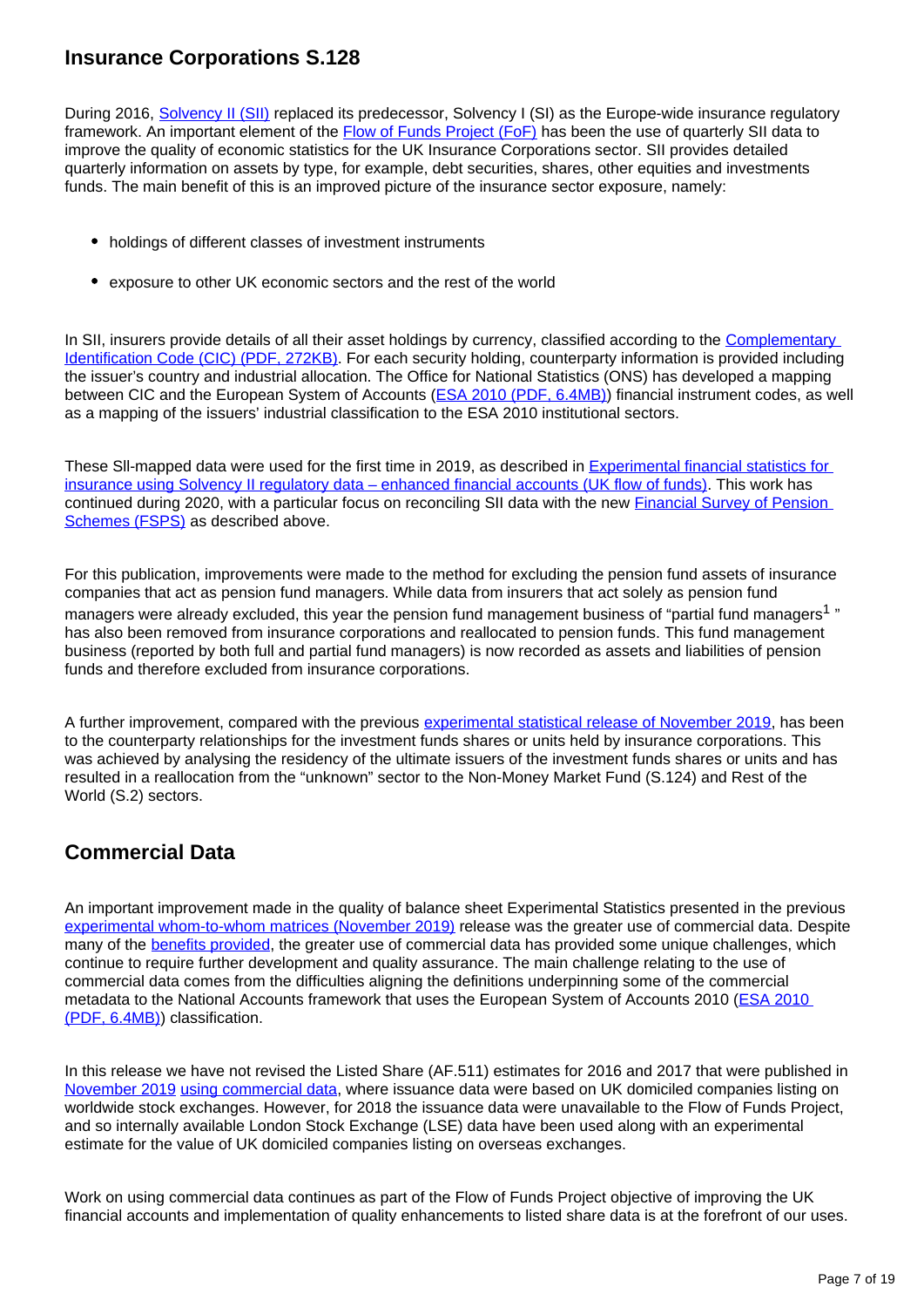### **Investment and Other Financial Institutions (IOFI)**

An important milestone in the improvement of the UK financial accounts was the provision and publication of granular level data for our financial UK sectors and sub-sectors in the [November 2019 article.](https://www.ons.gov.uk/economy/nationalaccounts/uksectoraccounts/articles/ukfinancialaccountsexperimentalstatisticsflowoffundsmatrices/2019) In our previously published [experimental whom-to-whom matrices](https://www.ons.gov.uk/economy/nationalaccounts/uksectoraccounts/articles/ukfinancialaccountsexperimentalstatisticsflowoffundsmatrices/2019), we presented for the first time disaggregated experimental estimates for each of the UK investment and other financial institutions (IOFIs) sub-sectors (S.123 to S.127):

- S.123 Money Market Funds
- S.124 Non-Money Market Investment Funds
- S.125 Other Financial Intermediaries
- S.126 Financial Auxiliaries
- S.127 Captive Financial Institutions and Money Lenders

The Experimental Statistics for these newly disaggregated financial sub-sectors were compiled using a variety of data sources. More information about these data sources and their use in producing experimental statistics can be found in the article *[Investment and other financial institutions](https://www.ons.gov.uk/economy/nationalaccounts/uksectoraccounts/articles/enhancedfinancialaccountsukflowoffundsinvestmentandotherfinancialinstitutionsiofis/2019-11-26)*.

In this article, we are continuing to present the experimental balance sheet statistics for the five IOFIs subsectors. For the first time we are presenting Experimental Statistics for 2018, along with improvements for 2016 and 2017, such as the enhanced investment funds counterparty information for the insurance and pension fund sectors. This article also makes use of the Experimental Statistics provided by the Financial Services Survey [\(FSS 266\): Return of Assets and Liabilities \(IOFIs\).](https://www.ons.gov.uk/economy/nationalaccounts/uksectoraccounts/articles/economicstatisticstransformationprogramme/octobertodecember2019)

#### **Deposit Taking Corporations**

In our previous [November 2019 release](https://www.ons.gov.uk/economy/nationalaccounts/uksectoraccounts/articles/ukfinancialaccountsexperimentalstatisticsflowoffundsmatrices/2019) of the experimental whom-to-whom matrices, a collaborative effort was needed to produce the UK banking sector's (S.12C) financial account statistics on a whom-to-whom basis. The Deposit Taking Corporations (DTCs) sector comprise the Central Bank (S.121) and Other Deposit Taking Corporations (S.122), more commonly known as banks and building societies. In both the current National Accounts and our Experimental Statistics, the Bank of England (BoE) provides data to the Office for National Statistics (ONS) that directly involves the banking sector (S.12C).

The Bank of England collects a broad range of data on the positions of DTCs with other parts of the financial sector. In this release, the data from the Bank of England have been combined with a range of other sources such as the ONS Financial Services Survey (FSS), Prudential Regulatory Authority Solvency II regulatory reporting and the ONS Financial Services Pensions Survey (FSPS) to improve the full S.123 to S.129 sector breakdown for the complete list of financial instruments. More information on this can be found in the [banking](https://www.ons.gov.uk/economy/nationalaccounts/uksectoraccounts/articles/enhancedfinancialaccountsukflowoffundsbankingsectorupdate/2019-11-26)  [sector update article.](https://www.ons.gov.uk/economy/nationalaccounts/uksectoraccounts/articles/enhancedfinancialaccountsukflowoffundsbankingsectorupdate/2019-11-26)

In this release, a similar collaborative approach was used to compile the newly published 2018 Experimental Statistics and to incorporate revisions to the 2016 and 2017 experimental whom-to-whom matrices for this sector.

#### **Notes for: Improving the whom-to-whom statistics**

1. Those insurance firms that do a mixture of pension fund management and other business

# <span id="page-7-0"></span>**4 . The latest whom-to-whom experimental statistics**

In this release, we are presenting the [latest experimental whom-to-whom matrices](https://www.ons.gov.uk/economy/nationalaccounts/uksectoraccounts/datasets/ukfinancialaccountsexperimentalstatisticsflowoffundsmatricesdatatables).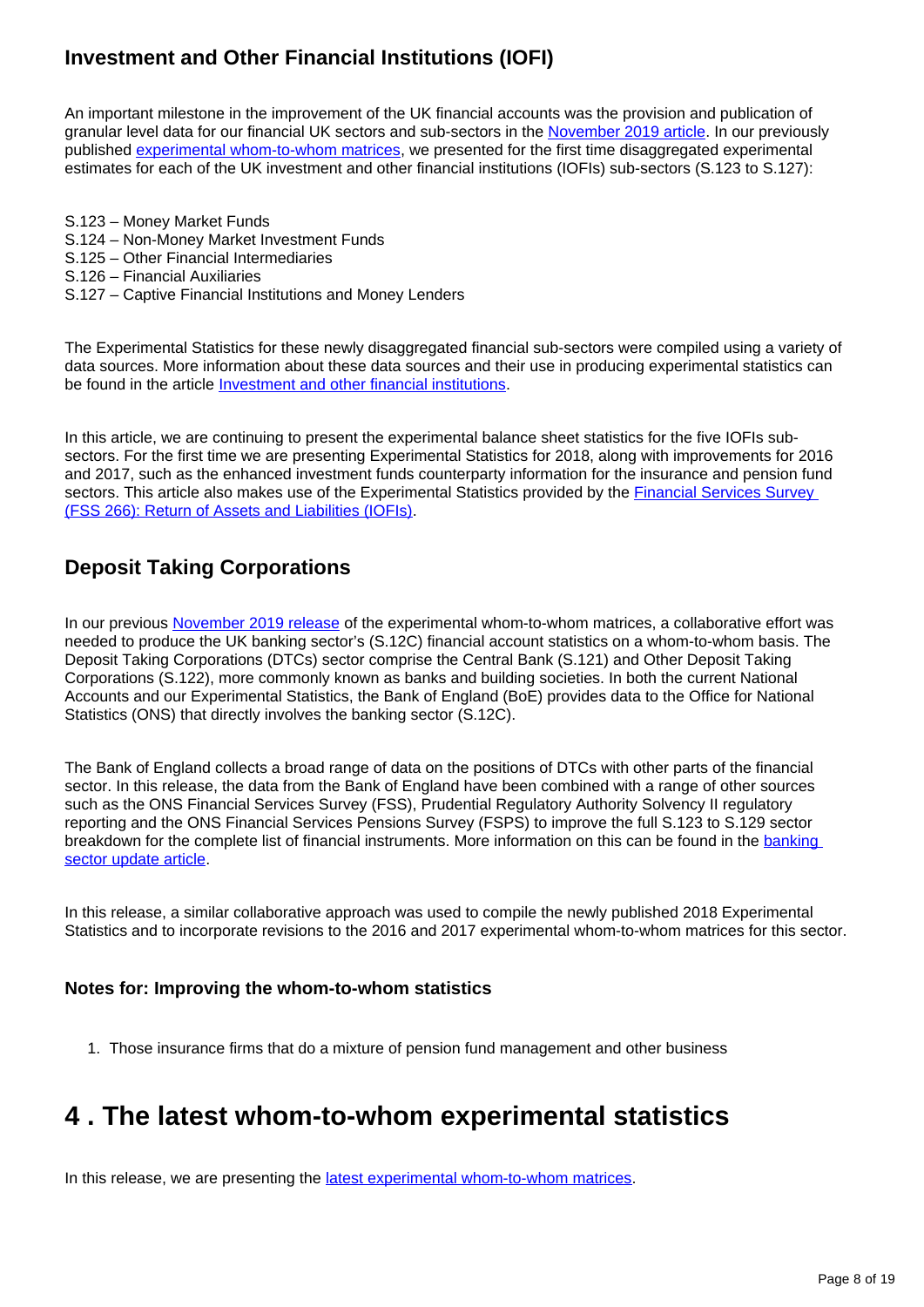#### **Interpreting the experimental whom-to-whom matrices**

All financial instruments presented in these tables have an economic owner (the sectors that are considered to hold the asset) and, with the exception of Monetary Gold, they all have counterparty relationships (the sector or sectors that are considered to be responsible for the liability). In these matrices, the sectors holding the assets are presented on the vertical axis and those holding the liabilities are presented on the horizontal axis.

For example, when a private individual deposits cash in a bank account, the National Accounts balance sheets record several things simultaneously:

- a decrease in the amount of cash the person holds as a financial asset
- an increase in the amount of cash the bank holds as a financial asset
- an increase in the amount of deposits the person holds as a financial asset
- an increase in the amount of deposits the bank holds as a financial liability

While the National Accounts record the individual counterparties' transactions separately, the whom-to-whom accounts link the asset and liability holders, showing the relationship between the counterparties.

#### **Visualising the experimental whom-to-whom matrices**

To visualise the counterparty relationships between institutional sectors within these matrices, Sankey diagrams are used, see [an innovative way to present whom-to-whom statistics,](https://www.ons.gov.uk/economy/nationalaccounts/uksectoraccounts/articles/nationalaccountsarticlestheukflowoffundsproject/identifyingsectoralinterconnectednessintheukeconomy) for further details. This Sankey diagram has been updated to include the improved Experimental Statistics for 2016 and 2017, and for the first time Experimental Statistics for 2018. See Figure 1.

#### **Figure 1: UK experimental flow of funds whom to whom Sankey diagram**

**Sector-to-sector interactions for financial balance sheets by financial instruments**

#### **Download the data**

#### [.xlsx](https://www.ons.gov.uk/visualisations/dvc1057/data.xls)

Please note: the data used for the Sankey diagram differ slightly from that data in the experimental whom-towhom matrices. This is because the Sankey diagram cannot display negative values, so the data have been adjusted accordingly. The overall impact on the diagram is minimal.

There are also bar charts, known as tooltips, embedded within the interactive Sankey diagram. These show the underlying timeseries data of each thread covering the three-year time span.

The Sankey diagram includes a filter, enabling the selection of a specific financial instrument to view. For example, by filtering "transferable deposits and other deposits" one can see that most of the deposits made to the Deposit Taking Corporations sector are made by sectors outside of the UK.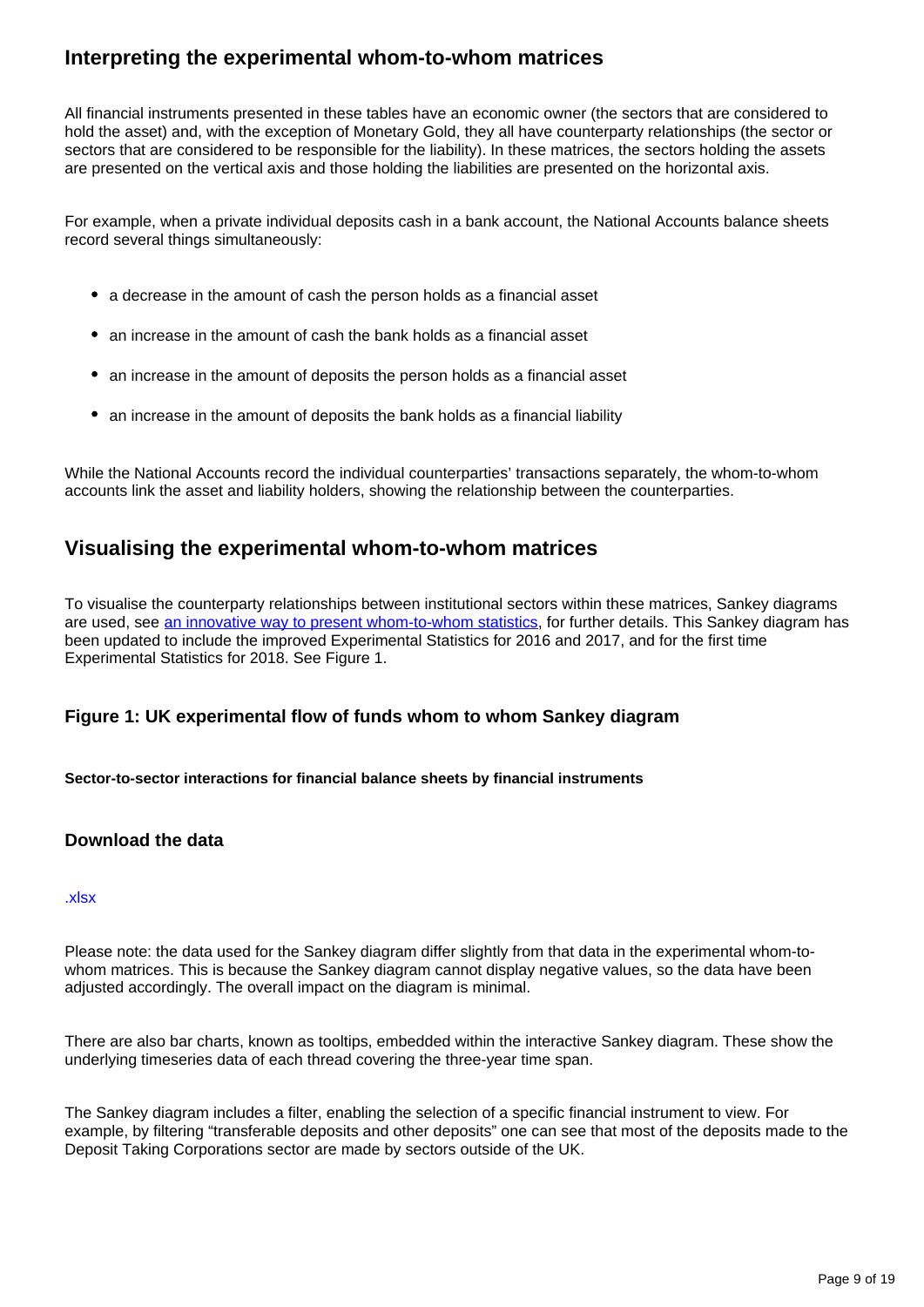# <span id="page-9-0"></span>**5 . Counterparty insights**

The experimental whom-to-whom statistics presented in this article provide the UK's financial counterparty relationships for the years 2016 to 2018 inclusive. The term Experimental Statistics means that they are "under active development" and so are not directly comparable with the National Accounts, such as the [Blue Book](https://www.ons.gov.uk/economy/grossdomesticproductgdp/datasets/bluebook). Some caution is therefore required in the interpretation of these experimental estimates. The Experimental Statistics presented in this article encompass 15 sub-sectors and 22 financial instruments, such as bank deposits, bonds, equities and derivatives.

Please see [Annex A](https://www.ons.gov.uk/economy/nationalaccounts/uksectoraccounts/articles/ukfinancialaccountsexperimentalstatisticsflowoffundsmatrices/2020#annex-a-sector-names-and-codes) and [Annex B](https://www.ons.gov.uk/economy/nationalaccounts/uksectoraccounts/articles/ukfinancialaccountsexperimentalstatisticsflowoffundsmatrices/2020#annex-b-financial-instruments) for sub-sectors and financial instruments code, alongside European Systems of Accounts 2010 ([ESA 2010 \(PDF, 6.4MB\)\)](https://ec.europa.eu/eurostat/documents/3859598/5925693/KS-02-13-269-EN.PDF/44cd9d01-bc64-40e5-bd40-d17df0c69334).

Some of the main benefits of the development of these Experimental Statistics are that they provide:

- quality improvements to the estimates
- enhanced counterparty information
- greater financial instrument granularity
- more granular sub-sector detail than is currently available in the National Accounts

The sub-sectors that have benefited the most from improved granularity are the Other Financial Institutions (S. 125 to S.127), Insurance Corporations (S.128), Pensions Funds (S.129) and Non-Money Market Investment Funds (S.124). Additionally, improvements following the splitting of Money Market Funds (S.123) from Deposit Taking Corporations (S.12C) instead of inclusion within the Monetary Financial Institutions sector (S.121 to S. 123).

Table 2 provides the available financial sub-sector breakdowns prior to the Flow of Funds project (FoF), compared to the current time. **ESA 2010** divides financial corporations (S.12) into nine financial sub-sectors (S. 121-S.129). Prior to the Flow of Funds Project, the National Accounts Blue Book provided three high-level financial aggregations. The experimental whom-to-whom matrices presented in this article provide information on seven individual financial sub-sectors and one aggregation, see [improving the economic sector breakdown](https://www.ons.gov.uk/economy/nationalaccounts/uksectoraccounts/articles/economicstatisticstransformationprogramme/enhancedfinancialaccountsukflowoffundsimprovingtheeconomicsectorbreakdown) for further details.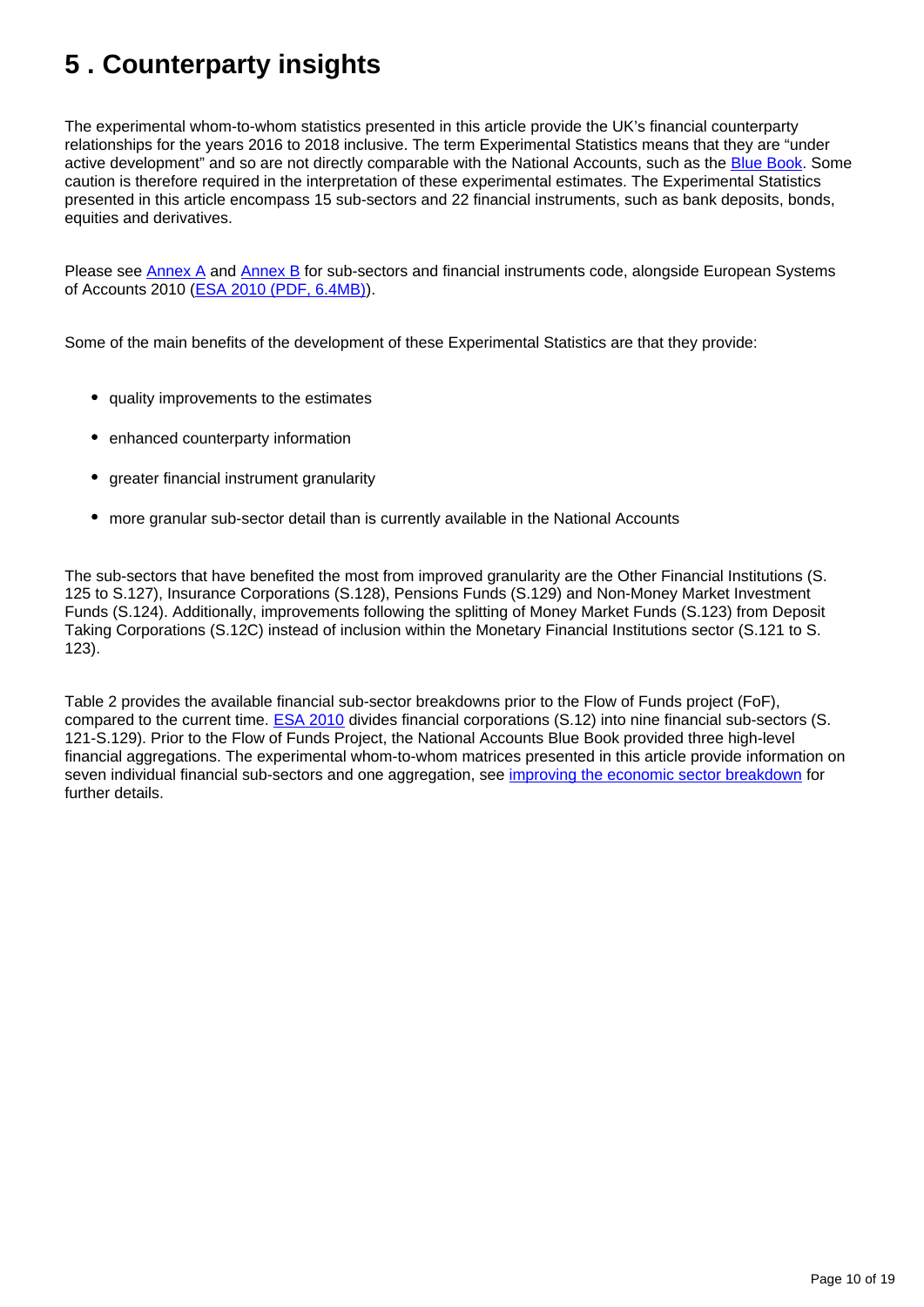Table 2: Financial sub-sector mapping

| Pre-flow of funds project<br>sub-sectors                       | <b>ESA 2010 financial</b><br>sub-sectors                                                | Post-flow of funds<br>project sub-sectors                                               |  |
|----------------------------------------------------------------|-----------------------------------------------------------------------------------------|-----------------------------------------------------------------------------------------|--|
| <b>Monetary financial</b><br>institutions                      | S.121 Central Bank                                                                      | Deposit taking corporations                                                             |  |
|                                                                | S.122 Deposit taking corporations<br>except the Central Bank                            | $(S.121 + S.122)$                                                                       |  |
|                                                                | S.123 Money market funds                                                                | S.123 Money market funds                                                                |  |
| <b>Other financial institutions</b><br>and<br>investment funds | S.124 Non-money market funds                                                            | S.124 Non-money market funds                                                            |  |
|                                                                | S.125 Other financial intermediaries                                                    | S.125 Other financial intermediaries                                                    |  |
|                                                                | S.126 Financial auxiliaries                                                             | S.126 Financial auxiliaries                                                             |  |
|                                                                | S.127 Captive financial institutions and<br>money<br>lenders (mostly holding companies) | S.127 Captive financial institutions and<br>money<br>lenders (mostly holding companies) |  |
| <b>Insurance corporations</b><br>and pensions funds            | S.128 Insurance corporations                                                            | S.128 Insurance corporations                                                            |  |
|                                                                | S.129 Pension funds                                                                     | S.129 Pension funds                                                                     |  |

Source: Office for National Statistics

This section highlights some of the main counterparty insights that the latest experimental data provide to users. For details on the other sub-sectors not discussed in this section please see the [experimental whom-to-whom](https://www.ons.gov.uk/economy/nationalaccounts/uksectoraccounts/datasets/ukfinancialaccountsexperimentalstatisticsflowoffundsmatricesdatatables)  [matrices](https://www.ons.gov.uk/economy/nationalaccounts/uksectoraccounts/datasets/ukfinancialaccountsexperimentalstatisticsflowoffundsmatricesdatatables) that accompany this article.

#### **Total Financial Assets and Liabilities**

In 2018, Deposit Taking Corporations (Central bank, banks and building societies) were the largest UK sector holder of financial assets, with financial asset holdings of £11.5 trillion, followed by UK households with £6.3 trillion. Excluding the Rest of the World, Deposit Taking Corporations also held the highest level of total liabilities, with liabilities of £11.2 trillion.

Of the 15 subsectors presented in 2018, UK households had the largest net financial asset position of £4.4 trillion, see the [experimental whom-to-whom matrices](https://www.ons.gov.uk/economy/nationalaccounts/uksectoraccounts/datasets/ukfinancialaccountsexperimentalstatisticsflowoffundsmatricesdatatables). Our [previous analysis](https://www.ons.gov.uk/economy/nationalaccounts/uksectoraccounts/articles/ukfinancialaccountsexperimentalstatisticsflowoffundsmatrices/2019) showed that the households' portfolio is diverse and predominantly low risk.

### **Private Non-Financial Corporations (S.1100P)**

Private Non-Financial Corporations (PNFC), which includes sectors such as retailers, manufacturers and service providers had the largest negative subsector net financial asset holding of negative £3.5 trillion. The total liabilities of the PNFCs are held predominantly by the Rest of the World at £2.4 trillion and their parent UK holding companies within Captive Financial Institutions and Money Lenders, at £1.2 trillion. PNFC's liabilities to the Rest of the World are mostly held in three financial instruments, Unlisted shares (£0.9 trillion), Listed Shares (0.8 trillion) and Long-Term Loans (£0.5 trillion). These large foreign asset holdings in the UK's PNFCs reflect its open nature and the significant overseas investment in the UK economy, see the experimental whom-to-whom [matrices.](https://www.ons.gov.uk/economy/nationalaccounts/uksectoraccounts/datasets/ukfinancialaccountsexperimentalstatisticsflowoffundsmatricesdatatables)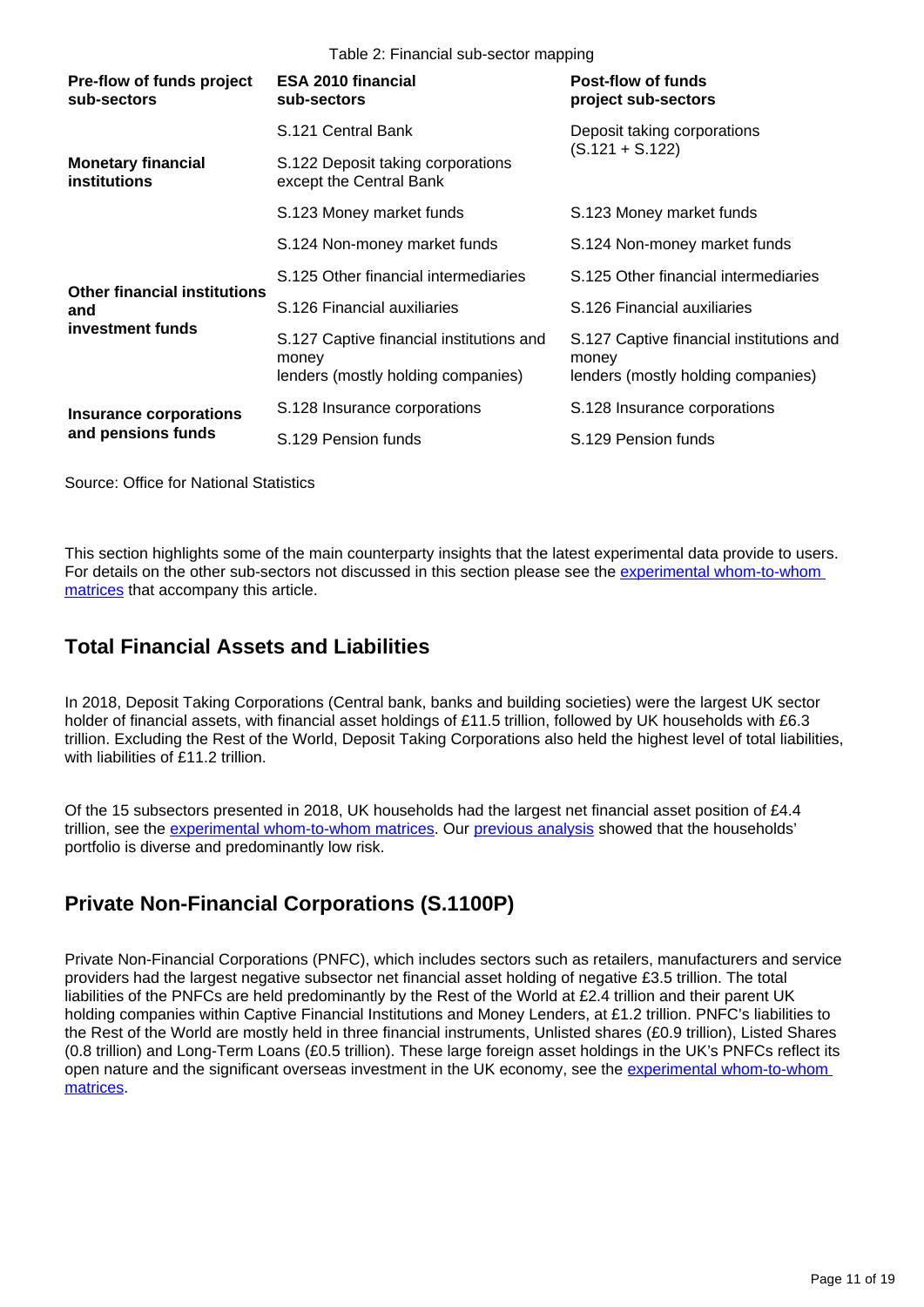## **Rest of the World (S.2)**

The Rest of the World's UK financial balance sheet counterparty relationships (assets and liabilities) are dominated by Deposit Taking Corporations, £4.7 and £5.3 trillion respectively. This means that the UK's Deposit Taking Corporations have a positive net financial asset balance with the Rest of the World of around £0.6 trillion.

The Bank of England in 2018 highlighted that foreign investors have a strong appetite for leveraged loan markets and commercial real estate, see [Financial Stability Report 2018](https://www.bankofengland.co.uk/-/media/boe/files/financial-stability-report/2018/june-2018.pdf?la=en&hash=9D057C7302B80EF57D634020F50C6F46D782904C).

The Rest of the World's UK financial instrument asset holdings in 2018 were held in a wide variety of financial instruments including Derivatives (£2.2 trillion), Other Deposits (£2 trillion), Long-Term Debt Securities (£1.8 trillion), Unlisted shares (£1.4 trillion), Listed shares (£1.2 trillion), Transferable Deposits (£1.1 trillion), Long-Term Loans (£0.9 trillion) and Short-Term Loans (£0.8 trillion). This wide range of Rest of the World's UK financial assets holdings demonstrates the importance of overseas investors to the UK economy. A similar picture of Rest of the World UK financial instrument holdings existed in 2016 and 2017.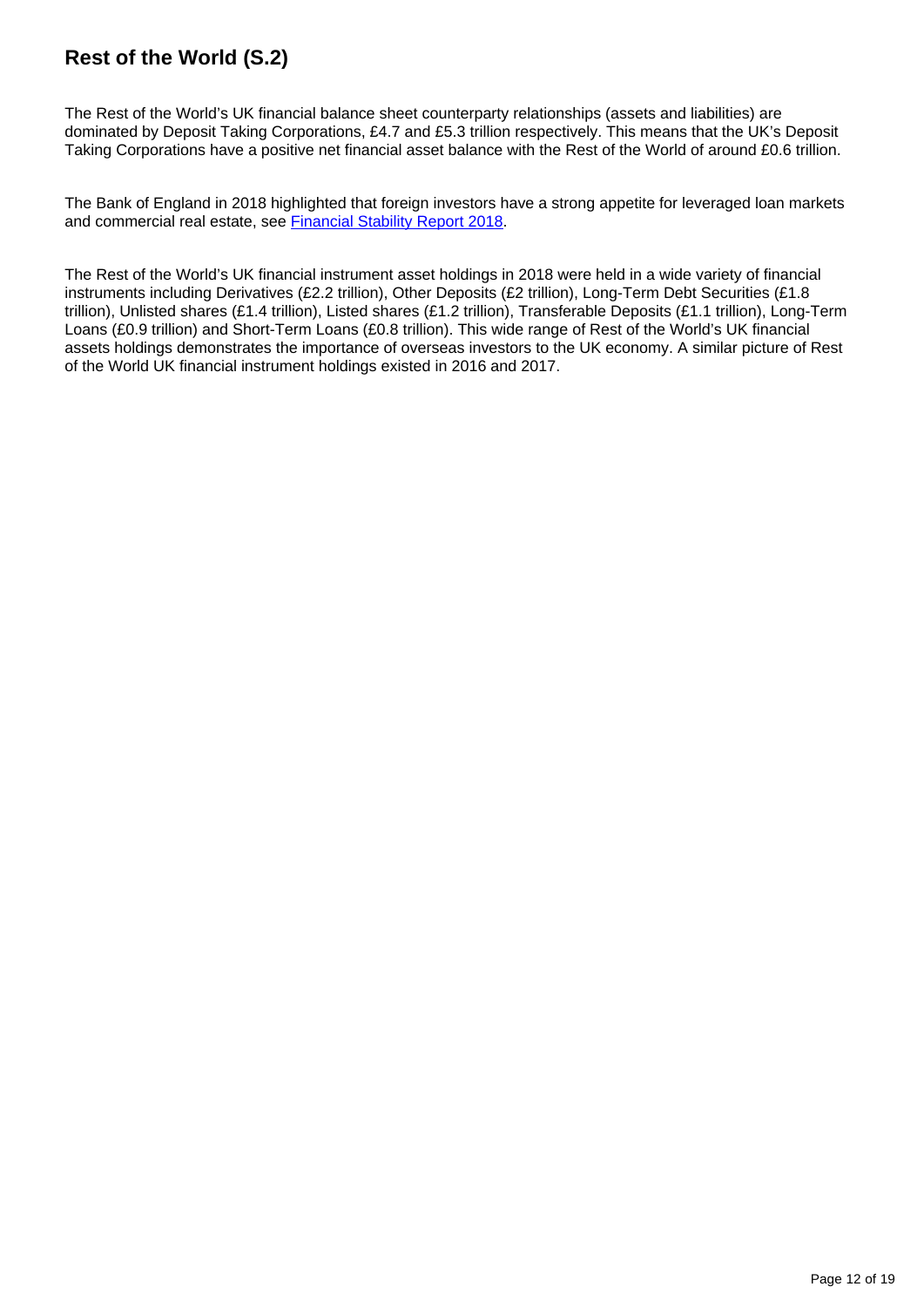| £ Billions                                          | <b>Rest of World</b> |                           |                               |
|-----------------------------------------------------|----------------------|---------------------------|-------------------------------|
| <b>Financial instruments</b>                        |                      | <b>Assets Liabilities</b> | <b>Net Financial</b><br>Asset |
| Monetary gold and special drawing rights (AF.1)     | 11                   | 10                        | 1                             |
| Currency (notes and coins) (AF.21)                  | $\overline{2}$       | $\overline{2}$            | 1                             |
| Transferable deposits (AF.22)                       | 1,089                | 1,740                     | $-651$                        |
| Other deposits (AF.29)                              | 2,015                | 977                       | 1,038                         |
| Short-term debt securities (AF.31)                  | 257                  | 121                       | 136                           |
| Long-term debt securities (AF.32)                   | 1,800                | 1,172                     | 628                           |
| Short-term loans (AF.41)                            | 819                  | 1,513                     | $-694$                        |
| Long-term loans (AF.42)                             | 911                  | 744                       | 168                           |
| Listed shares (AF.511)                              | 1,222                | 829                       | 393                           |
| Unlisted shares (AF.512)                            | 1,443                | 1,647                     | $-204$                        |
| Other equity (AF.519)                               | 16                   | 170                       | $-155$                        |
| MMF shares or units (AF.521)                        | 0                    | 291                       | $-291$                        |
| Non-MMF investment fund shares or units (AF.522) 53 |                      | 486                       | $-433$                        |
| Non-life insurance technical reserves (AF.61)       | 60                   | 39                        | 21                            |
| Life insurance and annuity entitlements (AF.62)     | 26                   | 35                        | -9                            |
| Pension entitlements (AF.63)                        | 29                   | 0                         | 29                            |
| Financial derivatives (AF.71)                       | 2,183                | 2,186                     | -3                            |
| Other accounts receivable and payable (AF.8)        | 17                   | 16                        | $\overline{2}$                |
| <b>TOTAL</b>                                        | 11,955 11,978        |                           | $-23$                         |

Source: Office for National Statistics

#### **Notes**

- 1. See Annexes A and B for financial instruments and sub/sectors codes
- 2. z not applicable (no value possible for this relationship)

The Rest of the World's total UK financial assets and liabilities in 2018 were broadly similar at around £12.0 trillion. However, it should be noted that the Rest of the World's UK liabilities exceeded its UK assets in Transferable Deposits (negative £0.7 trillion) and Short-Term Loans (negative £0.7 trillion). Although the Rest of the World's 2018 total UK financial assets and liabilities levels were broadly similar at £12 trillion, the mix of financial instruments between financial assets and liabilities was somewhat different, resulting in variations in net financial assets, by instrument.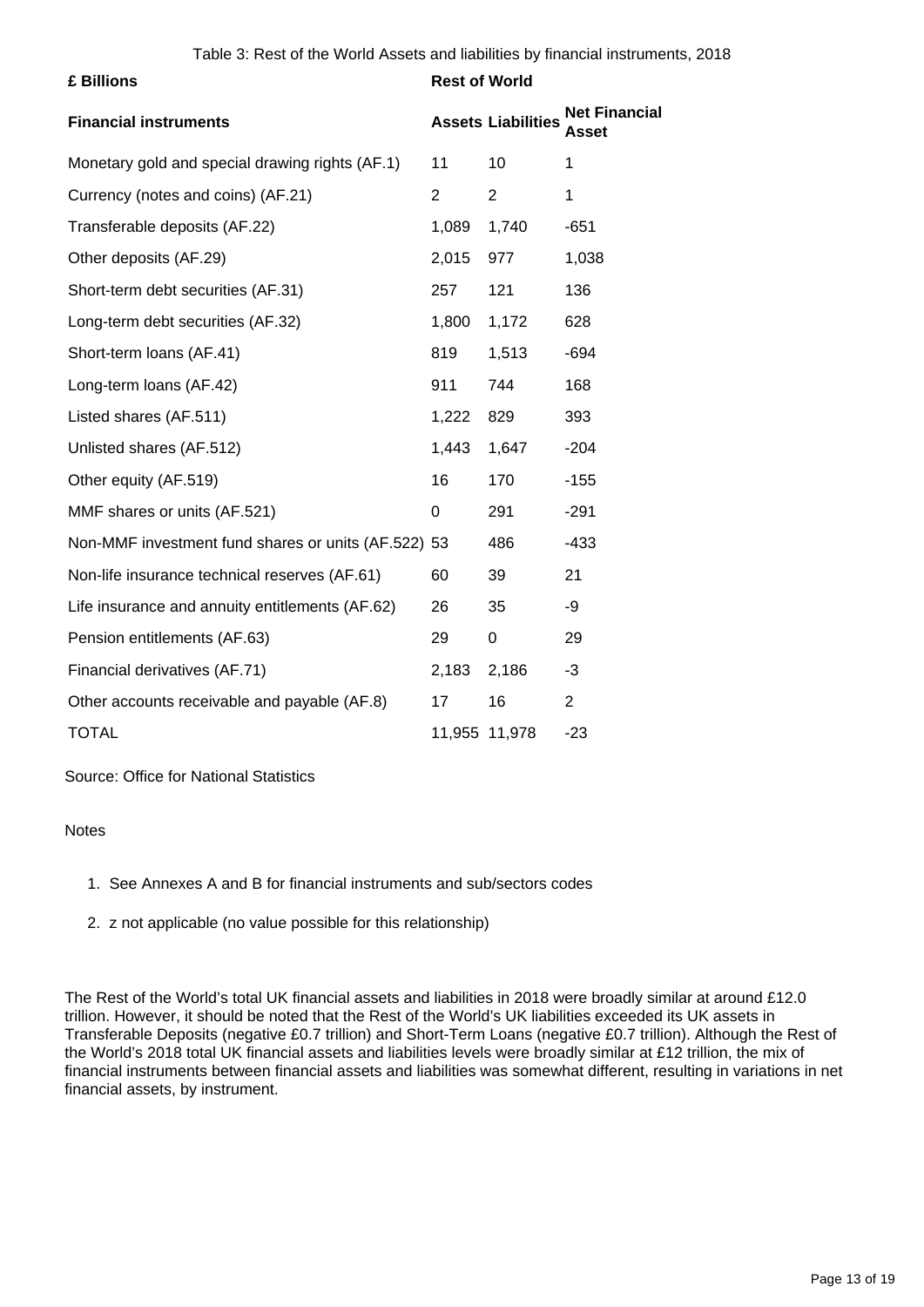## **Deposit Taking Corporations (S.12C)**

With total assets of £11.5 trillion and total liabilities of £11.2 trillion, the Deposit Taking Corporations subsector is the largest UK based counterparty. In 2018 Deposit Taking Corporations held around 18% of both their assets and liabilities within their own domestic sector. This reflects intra-group and intra-Deposit Taking Corporation funds moving through the banking system, see the [experimental whom-to-whom matrices](https://www.ons.gov.uk/economy/nationalaccounts/uksectoraccounts/datasets/ukfinancialaccountsexperimentalstatisticsflowoffundsmatricesdatatables).

As previously referenced, Deposit Taking Corporations largest counterparty in 2018 was the Rest of the World, holding financial assets in the Rest of the World of £5.3 trillion and liabilities to the Rest of the World of £4.7 trillion. Deposit Taking Corporations liabilities with the Rest of the World were mostly in the form of Transferable Deposits (£1.1 trillion), Other Deposits (£2 trillion) and Derivatives (£1.3 trillion).

Table 4: Deposit Taking Corporations with Rest of the World by financial instruments, 2018.

| £ billions                                         | Counterparty relationship with rest of world |                        |
|----------------------------------------------------|----------------------------------------------|------------------------|
| <b>Financial instruments</b>                       | <b>DTC Assets</b>                            | <b>DTC</b> liabilities |
| Currency (notes and coins) (AF.21)                 | 0                                            | 2                      |
| Transferable deposits (AF.22)                      | 1,485                                        | 1,089                  |
| Other deposits (AF.29)                             | 434                                          | 2,013                  |
| Short-term debt securities (AF.31)                 | 36                                           | 183                    |
| Long-term debt securities (AF.32)                  | 483                                          |                        |
| Short-term loans (AF.41)                           | 1,070                                        | z                      |
| Long-term loans (AF.42)                            | 328                                          | z                      |
| Listed shares (AF.511)                             | 37                                           | 0                      |
| Unlisted shares (AF.512)                           | 44                                           | 83                     |
| Non-MMF investment fund shares or units (AF.522) 1 |                                              | z                      |
| Financial derivatives (AF.71)                      | 1,382                                        | 1,340                  |
| <b>TOTAL</b>                                       | 5,300                                        | 4,710                  |

Source: Office for National Statistics

#### **Notes**

- 1. See Annexes A and B for financial instruments and sub/sectors codes.
- 2. z not applicable (no value possible for this relationship).
- 3. Empty cells represent unknown values.

The financial assets of Deposit Taking Corporations with the Rest of the World in 2018 were held in a different mix to liabilities, which were mostly compromised of Transferable Deposits (£1.5 trillion), Derivatives (£1.4 trillion), Long-Term Loans (£0.3 trillion), Short-Term Loans (£1.1 trillion) and Long-Term debt securities (£0.5 trillion).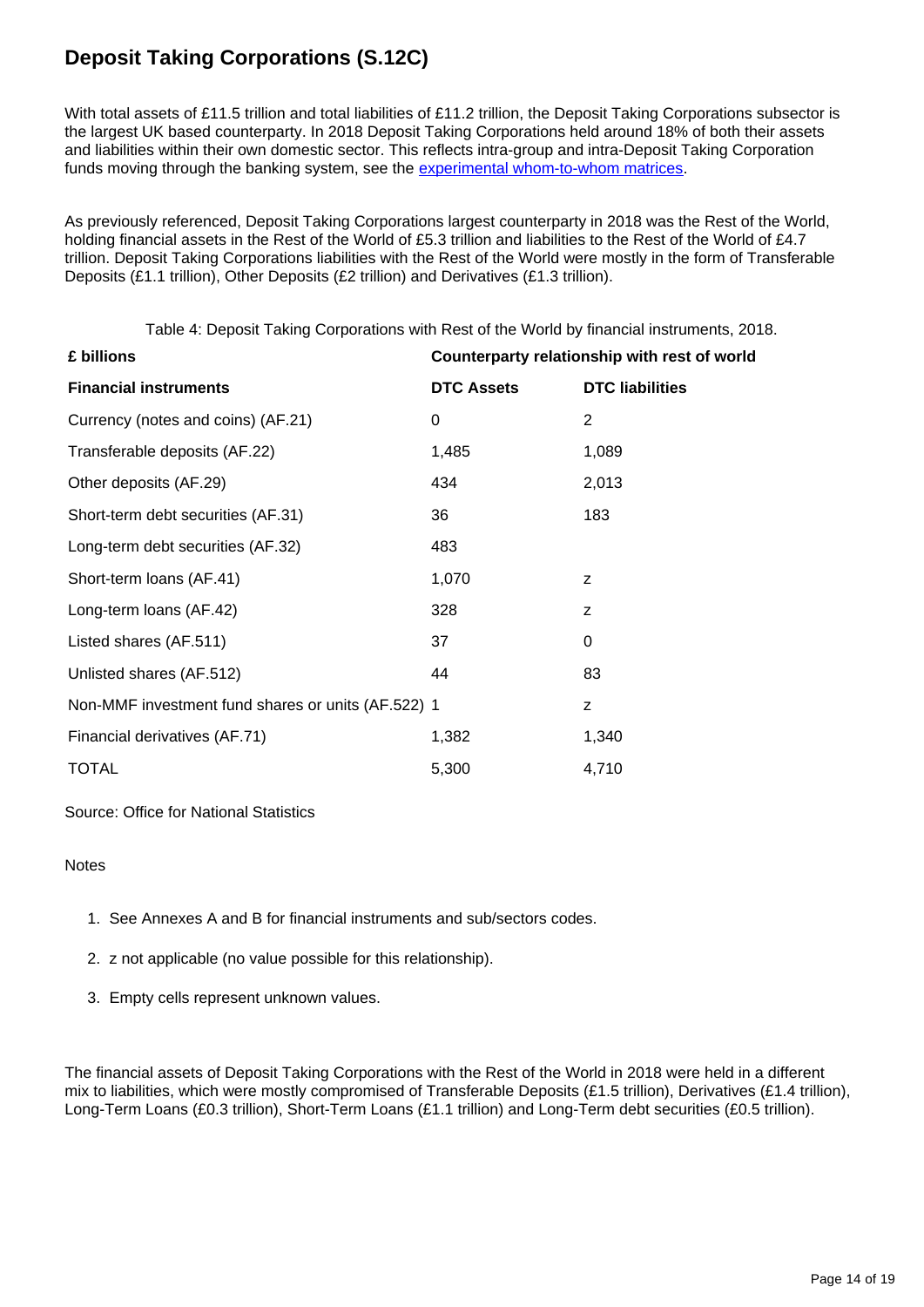## **Other Financial Intermediaries (S.125)**

With financial assets and liabilites of £3.4 trillion and £3.3 trillion respectively. Other Financial Intermediaries is the largest UK financial sub-sector after Deposit Taking Corporations, with Derivative asset and liabilities of £1.2 trillion, see the [experimental whom-to-whom matrices](https://www.ons.gov.uk/economy/nationalaccounts/uksectoraccounts/datasets/ukfinancialaccountsexperimentalstatisticsflowoffundsmatricesdatatables). The two largest counterparties are Rest of the World (£0.7 trillion) and Deposit Taking Corporations (£0.4 trillion).

Derivatives are an important financial instrument for the UK economy that can be used for risk management and hedging purposes. In 2018 the UK held £6.4 trillion of Derivatives assets and liabilities, equivalent to more than 10% of the total financial assets and liabilities presented in the whom-to-whom matrices of £52.8 trillion. The main Derivatives counterparties in 2018 were Deposit Taking Corporations (£2.3 trillion) Rest of the World (£2.2 trillion) and Other Financial Intermediaries (£1.2 trillion). Together these three counterparties accounted for more than 87 per cent of the total Derivatives assets and liabilites in 2018.

#### **Captive Financial Institutions and Money Lenders (S.127)**

This sub-sector is overwhelmingly compromised of holding companies, with total financial assets of £3.1 trillion. The development of Experimental Statistics has enabled the Office for National Statistics (ONS) to provide significantly improved information on the financial instrument holdings of holding companies than was previously available. Most assets in this sector compromise Unlisted Shares holdings (£2.1 trillion) and short and long terms loans (over £0.6 trillion), see the [experimental whom-to-whom matrices.](https://www.ons.gov.uk/economy/nationalaccounts/uksectoraccounts/datasets/ukfinancialaccountsexperimentalstatisticsflowoffundsmatricesdatatables) Such loans will generally be to holding companies' subsidiary companies both in the UK and abroad.

## **Pension Funds (S.129)**

In 2018 Pension Funds had total liabilities of £2.9 trillion, mostly in the form of pension entitlements of the household sector and pensioners living abroad (£2.6 trillion). Pension Fund financial assets were estimated at £2.9 trillion, of which £2.3 trillion were real financial assets and £0.6 trillion was notional assets in the form of "claims on employers" to cover pension deficits. The Pension Fund sector's main investments were in Non-Money Market Funds (£0.8 trillion), Long-term Debt Securities (£0.7 trillion) including £0.4 trillion of UK Government Gilts, and Derivatives (£0.3 trillion). Of the £0.6 trillion notional assets of Pension Funds, the largest part related to claims on sponsoring employers in the Private Non-Financial Corporations sector, see the [experimental whom](https://www.ons.gov.uk/economy/nationalaccounts/uksectoraccounts/datasets/ukfinancialaccountsexperimentalstatisticsflowoffundsmatricesdatatables)[to-whom matrices](https://www.ons.gov.uk/economy/nationalaccounts/uksectoraccounts/datasets/ukfinancialaccountsexperimentalstatisticsflowoffundsmatricesdatatables).

### **Non-Money Market Investment Funds (S.124)**

Non-Money Market Investment Funds provide an important mechanism for chanelling funds into investments both in the UK and abroad. In 2018 this sector held total assets of £1.3 trillion and the largest sector investor was Pension Funds with holdings of UK Non-Money Market Investment Fund Shares or Units of £0.5 trillion. The Insurance Corporations sector was also a large investor in UK investment funds with assets of more than £0.3 trillion. Taken together the Insurance and Pension sectors accounted for 63.6 percent of the liablities of the Non-Money Market Investment Funds sector, see the [experimental whom-to-whom matrices.](https://www.ons.gov.uk/economy/nationalaccounts/uksectoraccounts/datasets/ukfinancialaccountsexperimentalstatisticsflowoffundsmatricesdatatables)

51.1 percent of the assets held by UK Non-Money Market Investment Funds (£0.7 trillion) were invested outside of the UK in the Rest of the World. The sector is however also a large investor in the UK's Private Non-Financial Corporations sub-sector with assets holdings in excess of £0.2 trillion.

Non-Money Market Investment Funds provide an important non-bank source of funding for UK businesses, and this is replicated at the Global level with non-equity investment funds being the largest single contributor to the international Financial Stability Board's estimates, see [Global Monitoring Report on Non-Bank Financial](https://www.fsb.org/2020/01/global-monitoring-report-on-non-bank-financial-intermediation-2019/)  [Intermediation 2019](https://www.fsb.org/2020/01/global-monitoring-report-on-non-bank-financial-intermediation-2019/).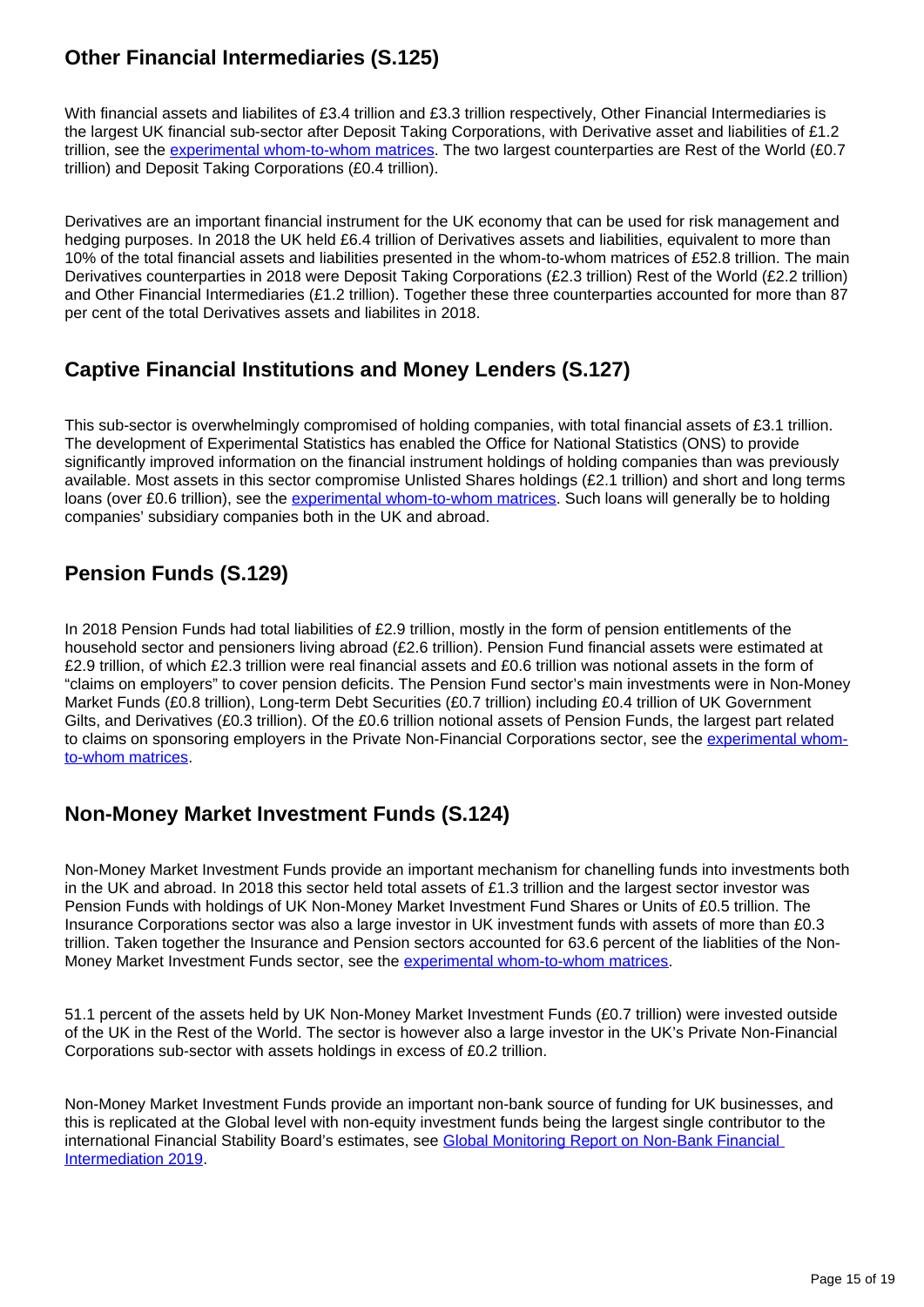### **Households (S.14)**

In 2018 Households held £6.3 trillion in financial assets and £1.9 trillion in financial liabilities. These exclude nonfinancial assets such as property. Most financial assets were held in Pension Funds (£2.4 trillion), Deposit Taking Corporations (£1.4 trillion) and Insurance Corporations (£1.1 trillion).

The Household's counterparty liabilities are mostly loans, primarily with Deposit Taking Corporations (£1.4 trillion) and Other Financial Intermediaries (£0.3 trillion). £1.8 trillion of loans to households were long-term, with a further £0.1 trillion being short-term. The situation for Household liabilities by financial instrument and counterparties in 2016 and 2017 were very similar to that seen in 2018.

#### **Time Series Analysis 2016 to 2018**

Although experimental whom-to-whom statistics analysis typically concentrates on the changes in counterparty relationships, it is equally important to examine the trends in individual financial instrument assets and liabilities. In terms of counterparty risk, two of the most important financial instruments are loans (F.4) and debt instruments (F.3). In this section we briefly present the main trends in loans and debt using the Experimental Statistics for 2016 to 2018.

The total value of loan liabilities increased consistently between 2016 and 2018 for all counterparty sectors, with particularly fast growth in loan liabilities being observed in the Rest of the World, Household, PNFCs and Other Financial Intermediaries sectors. These trends reflect the fact that total loan liabilities increased from £8.4 trillion in 2016 to £9.3 trillion by 2018.

Most of the increase in loans observed between 2016 and 2018 appears to have been issued by Deposit Taking Corporations (DTCs) and the Rest of the World. DTCs short-term loan assets (loan maturity of less than a year) increased from £1.5 trillion in 2016 to £1.9 trillion in 2018 and DTCs long-term loan assets increased (loan maturity of more than one year) from £2.1 trillion in 2016 to £2.2 trillion. The Rest of the World short-term loan assets increased from £0.7 trillion to £0.8 trillion and long-term loan assets also increased by £0.1 trillion to £0.9 trillion between 2016 and 2018.

Debt movements are important to monitor as evidence suggests that entities are shifting away from traditional bank-based lending and towards market-based finance, such as debt instruments. Between 2016 and 2018 there were some notable increases in the stock of long-term debt instruments, that is, debt liabilities, including Captive Financial Institutions and Money Lenders of £86.4 billion (38.1%), Private Non-Financial Corporations of £32.7 billion (9.8% growth from 2016), Other Financial Intermediaries £36.5 billion (11.2% growth) and Deposit Taking Corporations £35.0 billion (5.2% growth from 2016).

On the asset holdings side of long-term debt instruments, the largest increase between 2016 and 2018 was the Rest of the World, which increased by £110.5 billion (6.5%). Other large increase in long-term holdings included Pension Funds £72.4 billion (11.9%), Non-Money Market Funds £34.2 billion (13.8%) and Captive Financial Institutions and Money Lenders £30.7 billion (66.9%).

# <span id="page-15-0"></span>**6 . Conclusion**

The experimental whom-to-whom statistics presented in this article assist with the identification of the build-up of risks in the financial sector and understanding financial connections amongst the institutional sectors and subsectors within the economy. In this respect, the experimental whom-to-whom statistics presented in this article improve upon the counterparty information available in the National Accounts, Blue Book, both in terms of sector granularity and financial instrument granularity. As an economy with a large financial sector, this additional granularity and counterparty information is of particular importance for the UK, so that policymakers, economists and market analysts have the detailed financial information they require to make informed decisions.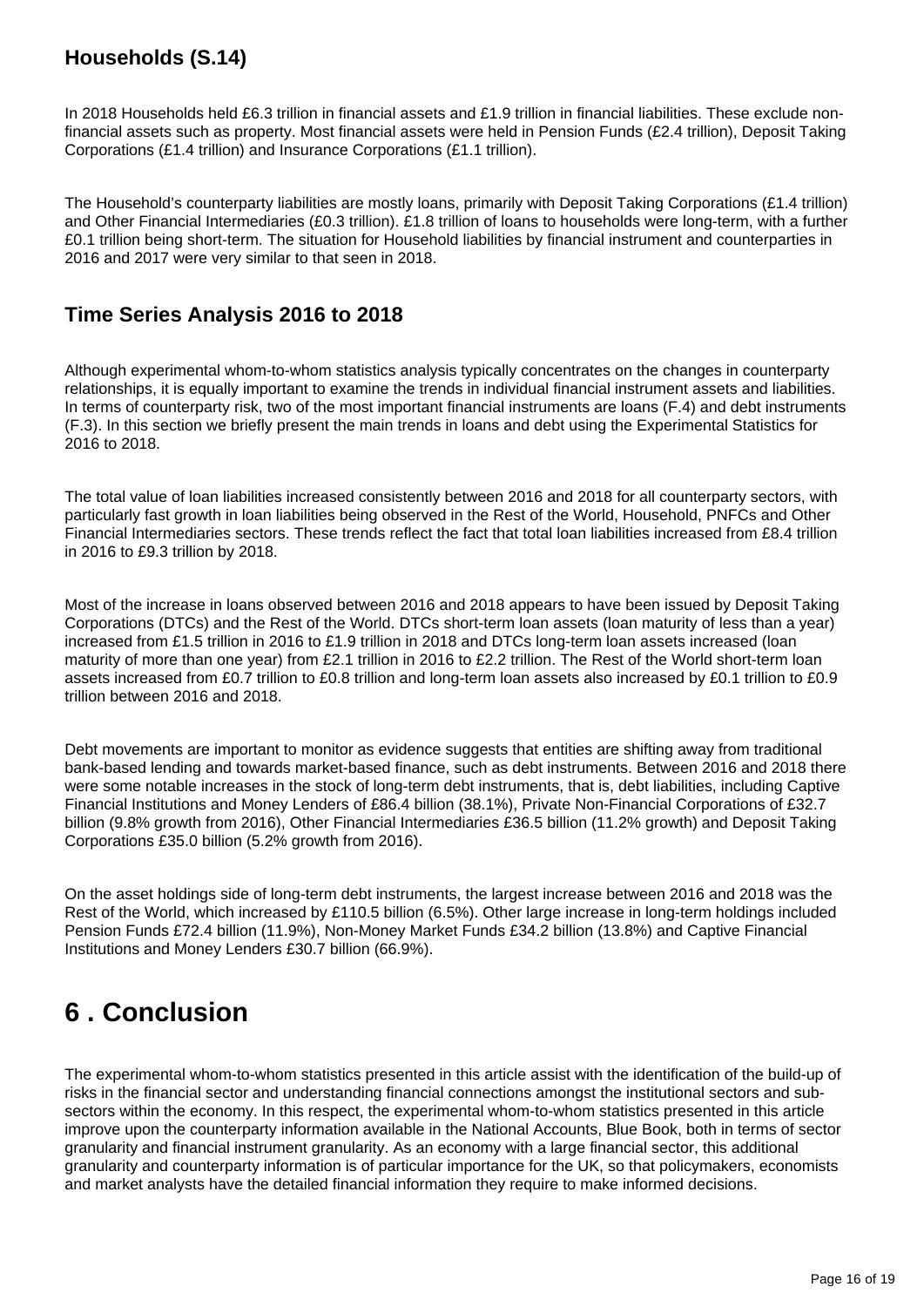One notable improvement in the quality of financial information available to policy makers described in this article is the introduction of the new **Financial Survey of Pension Schemes (FSPS)**. Since the FSPS is designed to be able to monitor changes in pension schemes' financial flows and balances, if the 2020 economic downturn produced by the coronavirus (COVID-19) pandemic were to have an impact on pension contributions, the survey should pick this up.

Similarly, in 2020, as part of our pandemic impact analysis, the improved granularity provided by the development of experimental whom-to-whom statistics, particularly from the ongoing development of the [Financial Service](https://www.ons.gov.uk/economy/nationalaccounts/uksectoraccounts/articles/quarterlyreturnofassetsandliabilitiesfinancialservicessurvey266/latest)  [Survey](https://www.ons.gov.uk/economy/nationalaccounts/uksectoraccounts/articles/quarterlyreturnofassetsandliabilitiesfinancialservicessurvey266/latest), identified that the other financial institutions' derivatives assets and liabilities had increased by approximately 50% during Quarter 1 (Jan to Mar) 2020 and that security dealers were responsible for most of this increase.

The same **Financial Service Survey** in conjunction with a recently developed commercial data source also provided experimental statistics on non-bank lending to assist policymakers with their 2020 analysis.

These examples, in conjunction with the wider improvements in data and data sources introduced since our first November 2019 [experimental whom-to-whom matrices article,](https://www.ons.gov.uk/economy/nationalaccounts/uksectoraccounts/articles/ukfinancialaccountsexperimentalstatisticsflowoffundsmatrices/2019) will provide policymakers with the enhanced financial information that they require once these improvements have been integrated into the National Accounts via future Blue Books. In the meantime, the publication of Experimental Statistics articles, such as this article, provide readers with an opportunity to have sight of these still under-development Experimental Statistics, and as such they cannot be not directly compared with existing National Accounts statistics.

The enhancement of the financial accounts to include whom-to-whom data and an improved sector and instrument breakdown will also have wider-reaching benefits for the UK National Accounts.

The provision of more granular level financial account data is likely to have applications beyond the financial accounts. For example, increased granularity for the sectoral stocks of, and transactions in, debt securities have the potential to provide enhanced estimates of property income. This work could lead to future improvements in not only financial account statistics but throughout the sequence of accounts. It is also believed that improving the quality and granularity of financial account statistics would help to meet increased data demands from both policymakers and researchers to cope with the financial uncertainties more generally.

Through collaboration with the Bank of England, the Flow of Funds Project has made considerable progress in attempting to achieve this aim. Our previous [experimental whom-to-whom statistics](https://www.ons.gov.uk/economy/nationalaccounts/uksectoraccounts/articles/ukfinancialaccountsexperimentalstatisticsflowoffundsmatrices/2019), for the years 2016 and 2017, provided our first granular experimental information for the UK financial accounts, incorporating over 10 new data sources. This has provided greater insight into the sector and instrument relationships within the whom-to-whom matrices.

In this release, for the first time we have published experimental whom-to-whom matrices for the year 2018. We have also incorporated improvements in the underlying data sources to the 2016 and 2017 matrices previously published.

While significant progress has been made in the development of whom-to-whom matrices, we will continue to enhance them via the use of improved counterparty information and new data sources. Looking to the future, we are aiming regularly to update our experimental whom-to-whom matrices with enhanced data to increase the granularity and to improve the quality and coverage of counterparty relationships. The objective is to integrate the improvements made to the quality of balance sheets data and counterparty information into the core accounts, mostly notably into the **[Blue Book](https://www.ons.gov.uk/economy/grossdomesticproductgdp/datasets/bluebook)** and **[Pink Book](https://www.ons.gov.uk/releases/ukbalanceofpaymentsthepinkbook2020)** from 2021 onwards.

# <span id="page-16-0"></span>**7 . Acknowledgements**

Special thanks to Adrian Chesson (ONS), Abbe Williams (ONS), Tomos Davies (ONS), Jason Murphy (ONS), Sarah Levy (ONS), Oliver Ramsey (ONS), Lewis Forder (ONS), Pete Lee (ONS), Sarah Adams (ONS), Hazel, Clarke (ONS) and other Financial Sector Accounts and International Development colleagues.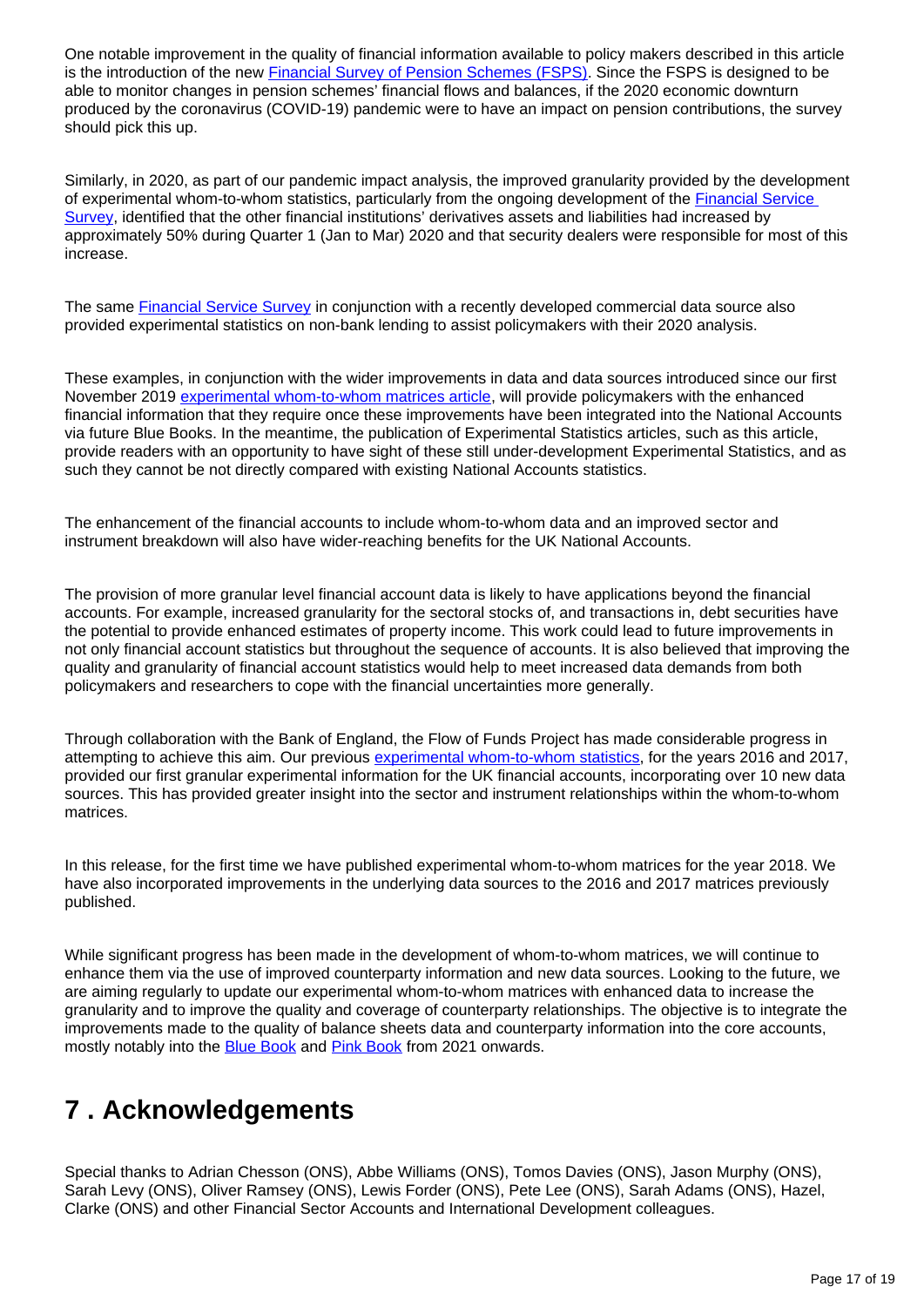Also, special thanks to colleagues at the Bank of England for their continued support and collaboration.

# <span id="page-17-0"></span>**8 . Annex A – Sector names and codes**

| <b>Sector Name</b>                                                                   | <b>Sector Code</b> |
|--------------------------------------------------------------------------------------|--------------------|
| <b>Public Non-Financial Corporations</b>                                             | S11001             |
| <b>Private Non-Financial Corporations</b>                                            | S1100P             |
| <b>Deposit Taking Corporations</b>                                                   | <b>S12C</b>        |
| <b>Money Market Funds</b>                                                            | S <sub>123</sub>   |
| Non-Money Market Investment Funds                                                    | S <sub>124</sub>   |
| Other Financial Intermediaries, except insurance corporations and pension funds S125 |                    |
| <b>Financial Auxiliaries</b>                                                         | S126               |
| Captive Financial Institutions and Money Lenders                                     | S <sub>127</sub>   |
| <b>Insurance Corporations</b>                                                        | S128               |
| <b>Pension Funds</b>                                                                 | S129               |
| <b>Central Government</b>                                                            | S <sub>1311</sub>  |
| <b>Local Government</b>                                                              | S1313              |
| Households                                                                           | S <sub>14</sub>    |
| Non-Profit Institutions Serving Households                                           | S <sub>15</sub>    |
| Rest of the World                                                                    | S <sub>2</sub>     |
| Not sectorised (unknown)                                                             | SN                 |
| Unknown - Financial sector                                                           | <b>SN.S12</b>      |
| Unknown - UK sector                                                                  | <b>SN.S1</b>       |
| Unknown - Any sector                                                                 | SN.UNK             |